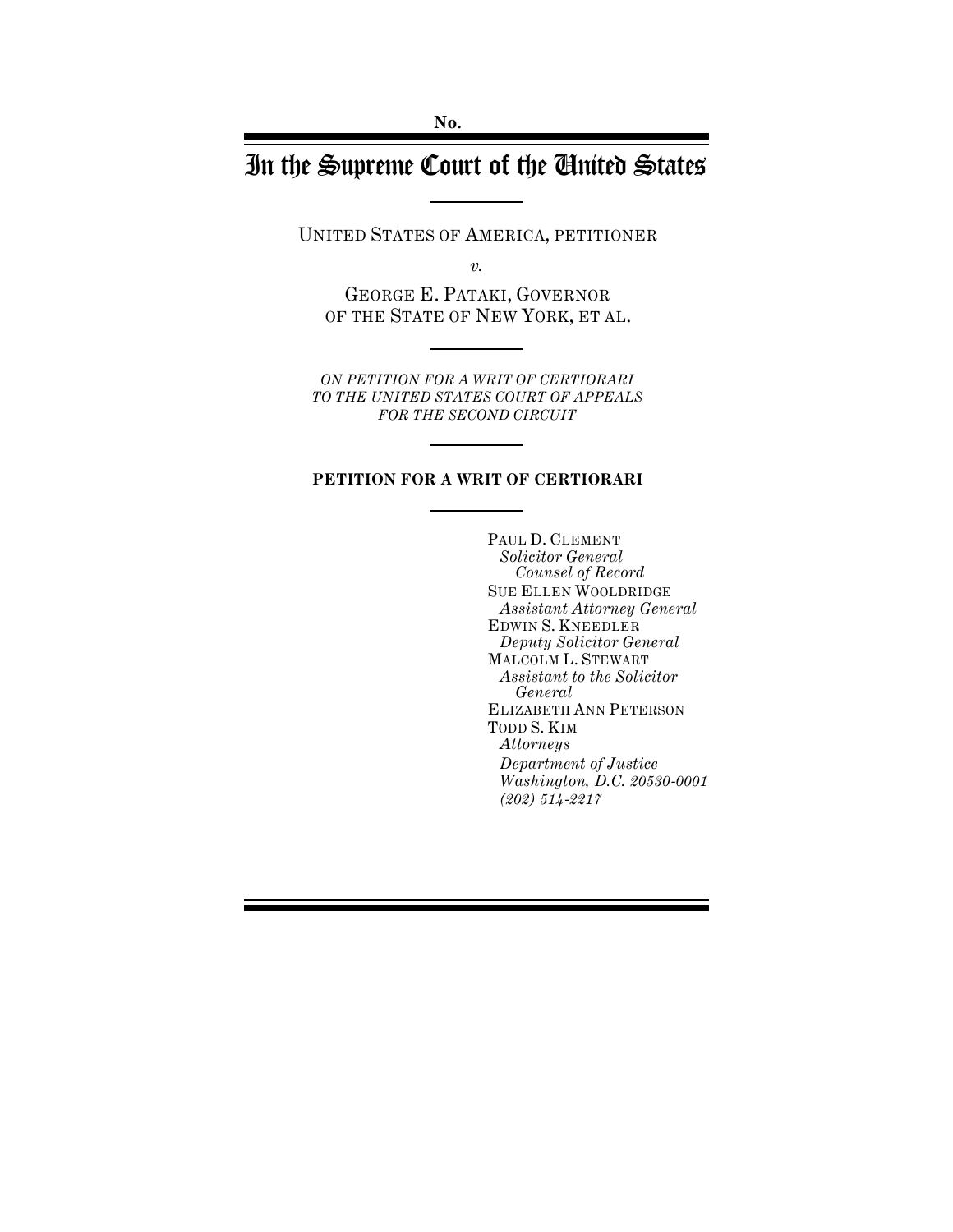# **QUESTION PRESENTED**

Whether the court of appeals erred in holding that Indian Tribes and the United States were barred by laches from suing the State of New York for money damages as compensation for the State's acquisition of tribal lands in violation of federal law.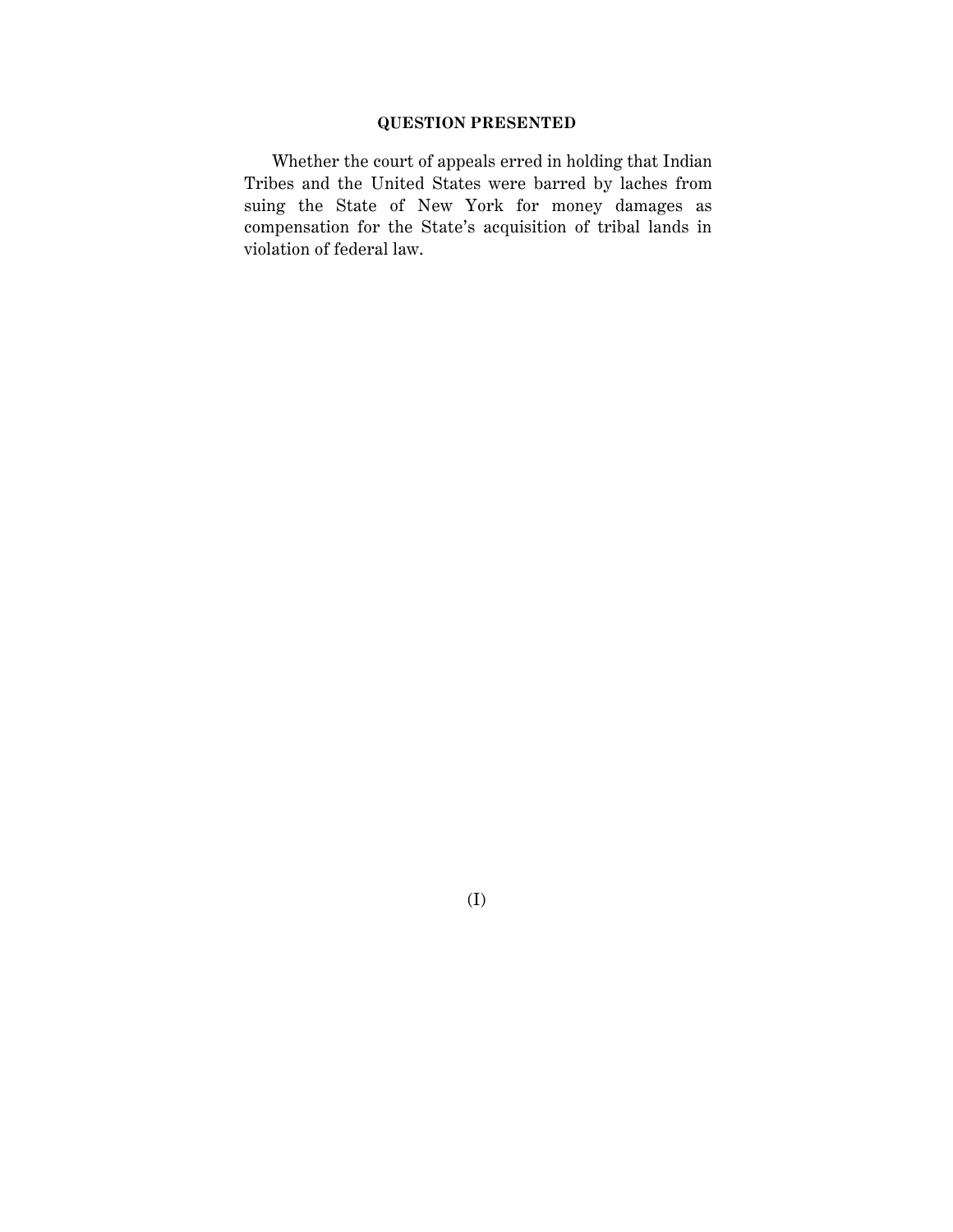#### **PARTIES TO THE PROCEEDING**

The petitioner is the United States of America. The Cayuga Indian Nation of New York and the Seneca-Cayuga Nation of Oklahoma were plaintiffs in the district court and appellees/cross-appellants in the court of appeals.

The following respondents were defendants in the district court and appellants/cross-appellees in the court of appeals: AT&T; Harry F. Amidon; Town of Aurelius, New York; Village of Aurora, New York; Floyd Baker; Marjorie Baker; William H. Bancroft; Mary Barnes; John Bartow, Director, New York State Environmental Facilities Corp.; Howard Bellman; Norma Bilack, Clerk, Town of Springport, New York; Howard Birdsall; Jeanne Birdsall; Joseph H. Boardman, Commissioner of Transportation; David Brooks, Clerk, Town of Ledyard, New York; Nancy E. Carey, Member of the Board of Directors, New York State Thruway Authority; Timothy S. Carey, Trustee, Power Authority for the State of New York; Bernadette Castro, Commissioner of Parks and Recreation; County of Cayuga, New York; Village of Cayuga, New York; Louis P. Ciminelli, Trustee, Power Authority for the State of New York; Consolidated Rail Corp.; John J. Conway; Willis M. Cosad; Erin M. Crotty, Commissioner of Environmental Conservation and Chairman of Board of Directors, New York State Environmental Facilities Corp.; Leo Davids, Jr., Supervisor, Town of Varick, New York; Randy Deal; Lawrence F. DiGiovanna, Director, New York State Environmental Facilities Corp.; Gerard D. DiMarco, Trustee, Power Authority for the State of New York; Division of General Services of the Executive Department of the State of New York; Eisenhower College of the Rochester Institute of Technology; Dorothy Engst; Wesley Engst; Town of Fayette; John H. Fenimore, Adjutant General, New York State Division of Military and Naval

(II)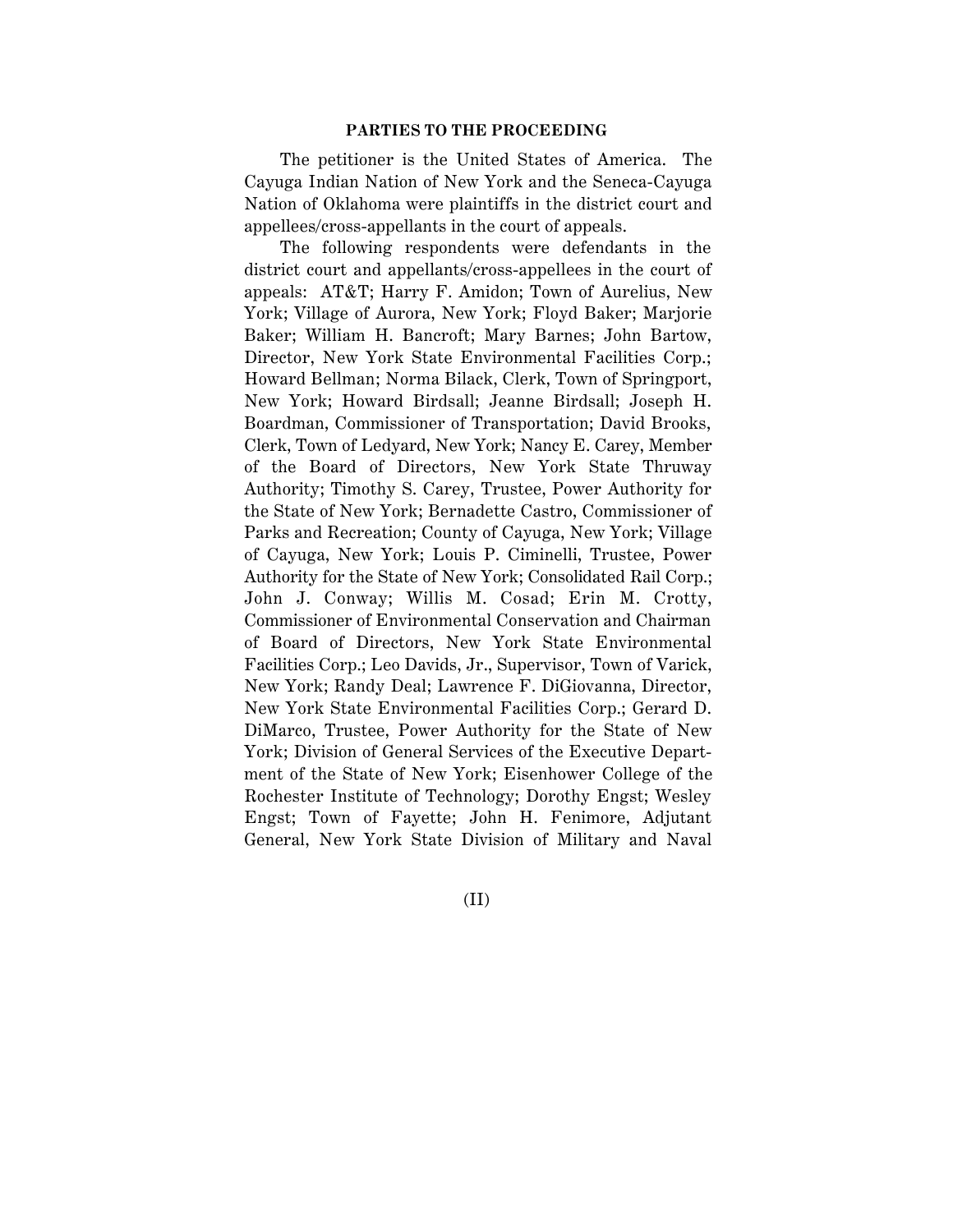Affairs; Earl E. Fox; Robert Freeland, Mayor of Village of Seneca Falls, New York; Jeanne Freier; Louis Freier; Frederick Gable; Kenneth Gable; Arthur J. Gajarsa; Glenn S. Goord, Commissioner of Correctional Services; Frank A. Hall, New York State Division of Youth; Robert W. Hayssen, Chairman, Board of Supervisors for County of Seneca, New York; William C. Hennessy; Willis M. Hoster; J. Souhan & Sons, Inc.; John A. Johnson, Commissioner, Office of Children and Family Services; Edwin Kelly; Ellen Kelly; Victoria S. Kennedy, Director, New York State Environmental Facilities Corp.; John L. King; Gail Kirk; William J. Kirk; David L. Koch; Henry Wm. Koch; Gordon Lambert; Grace Lambert; Town of Ledyard; Lehigh Valley Railroad; George G. Markel; Grace Martin; Leon Martin; Thomas B. Masten, Jr.; William F. McCarthy, Director, New York State Environmental Facilities Corp.; Frank S. McCullough, Trustee, Power Authority for the State of New York; James W. McMahon, Superintendent, Division of the New York State Police of the Executive Department of the State of New York; Frank P. Milano, Director, New York State Environmental Facilities Corp.; Miller Brewing Co.; Richard P. Mills, Commissioner, New York State Education Department and Commissioner, State University of New York; Town of Montezuma; Mari B. Mosher; Ralph E. Mosher; Thomas J. Murphy, Executive Director, Dormitory Authority of the State of New York; New York State Department of Corrections; New York State Department of Health; New York State Department of Mental Hygiene; New York State Department of Transportation; New York State Department of Environmental Conservation; New York State Division for Youth; New York State Division of Military and Naval Affairs; New York State Division of State Police; New York State Education Department; New York State Electric & Gas Corp.; New York State Environmental Facilities Corp.; New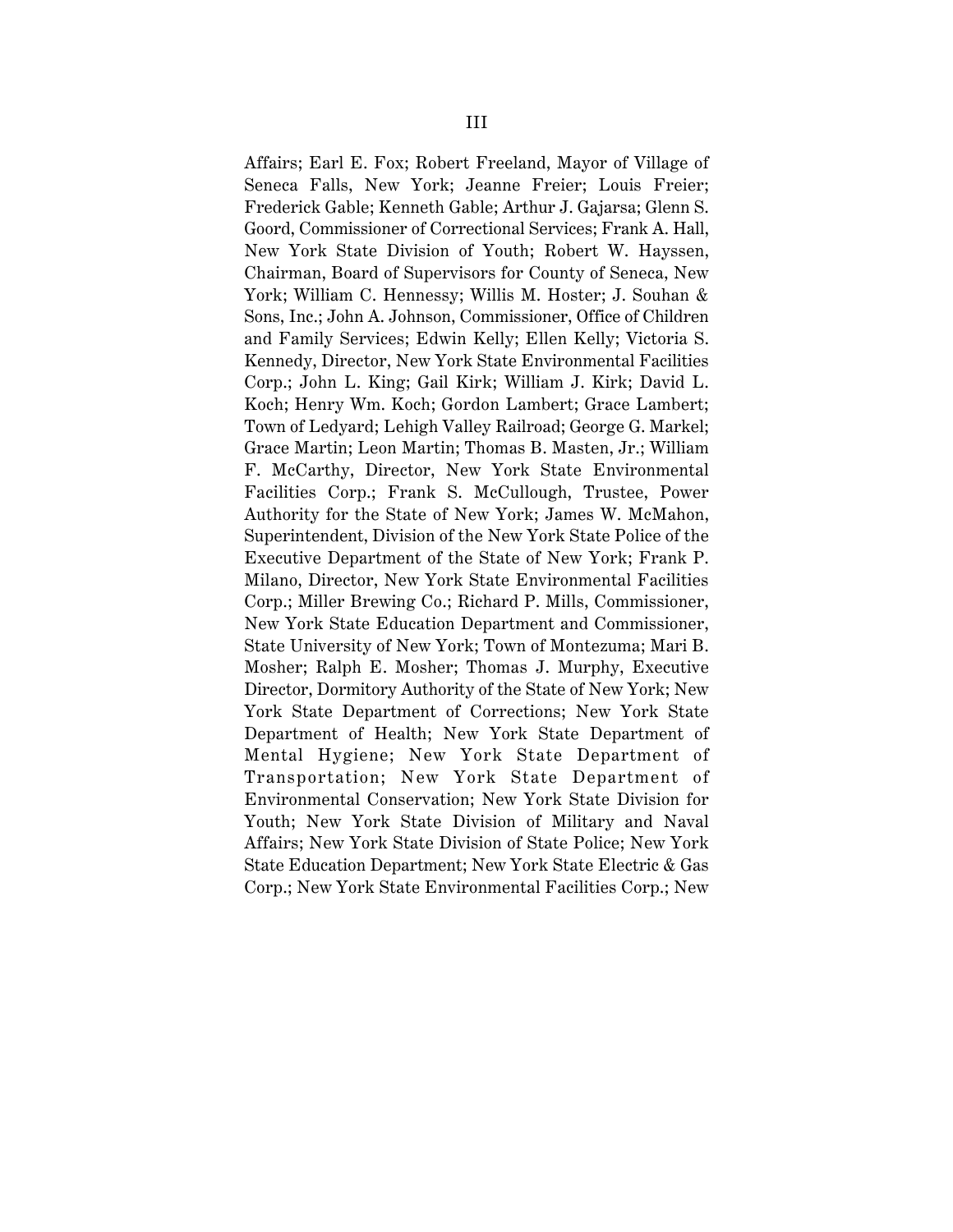York State Facilities Development Corp.; New York State Office of Parks and Recreation; New York State Thruway Authority; New York Telephone Co.; Ferdinard L. Nicandri; June Nicandri; M.D. Antonia C. Novello, Commissioner of Health and Director, New York State Environmental Facilities Corp.; Emerson O'Connor; Leah O'Connor; Ted W. O'Hara; Jessica Olsowske; William Olsowske; David G. Palmer; George E. Pataki, Governor of the State of New York; F.H. Patterson; W. W. Patterson, Jr.; Paul Perkins; Power Authority of the State of New York; Marilyn Proulx, Clerk, Town of Aurelius, New York; R.N. Patreal Corp.; John R. Riedman, Member of the Board of Directors, New York State Thruway Authority; Anna Rindfleisch; Kenneth J. Ringler, Commissioner, Division of General Services of the Executive Department of the State of New York; Ann W. Ryan, Clerk of Village of Union Springs, New York; Marilyn Salato, Clerk of Village of Cayuga, New York; Frank A. Saracino, Supervisor, Town of Seneca Falls, New York; Arlene Saxton; George Saxton; County of Seneca, New York; Joseph J. Seymour, Trustee, Power Authority for the State of New York; Jacqueline Smith, Clerk, Town of Montezuma, New York; James Somerville, Town Supervisor, Town of Fayette, New York; George G. Souhan; Eliot Spitzer, New York State Attorney General; Bruce Stahl; Ralph A. Standbrook, Chairman of County Legislature for County of Cayuga, New York; State University of New York; State of New York; John Strecker; Victoria Strecker; Alberta Stuck; Millard Stuck; Benjamin Swayze; Victoria Swayze; Henry Tamburo; Louis R. Tomson, Chairman and Member of the Board of Directors, New York State Thruway Authority; Town of Seneca Falls, New York; Town of Springport, New York; Ronald Tramontano, Director, New York State Environmental Facilities Corp.; U.S. Department of Education; Eric E. Van Loon, Settlement Master; Town of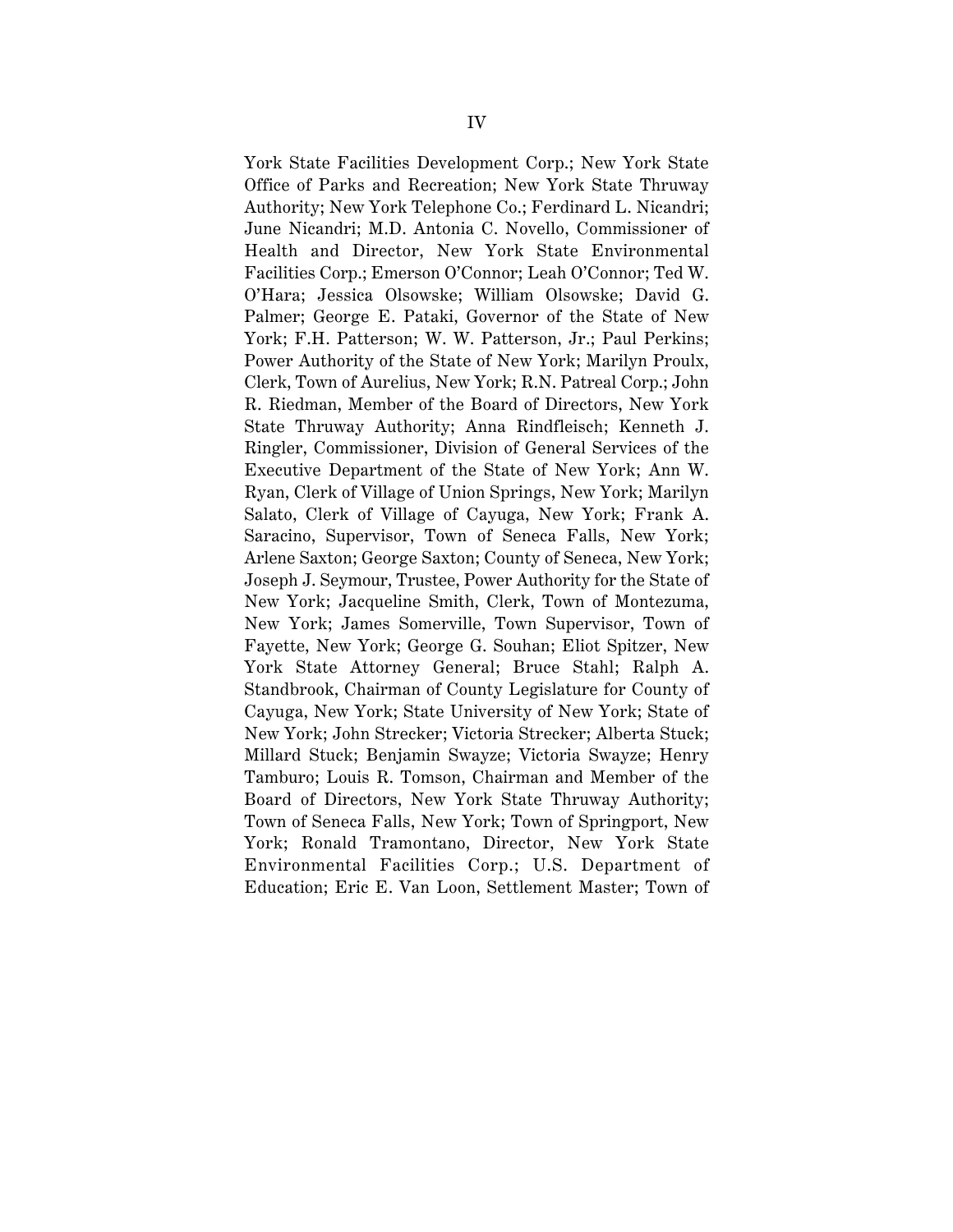Varick, New York; Village of Seneca Falls, New York; Village of Union Springs, New York; W.W. Patterson, Inc; Clifford Waldron; Wells College; Robert E. White; and Lelia M. Wood-Smith, Director, New York State Environmental Facilities Corp.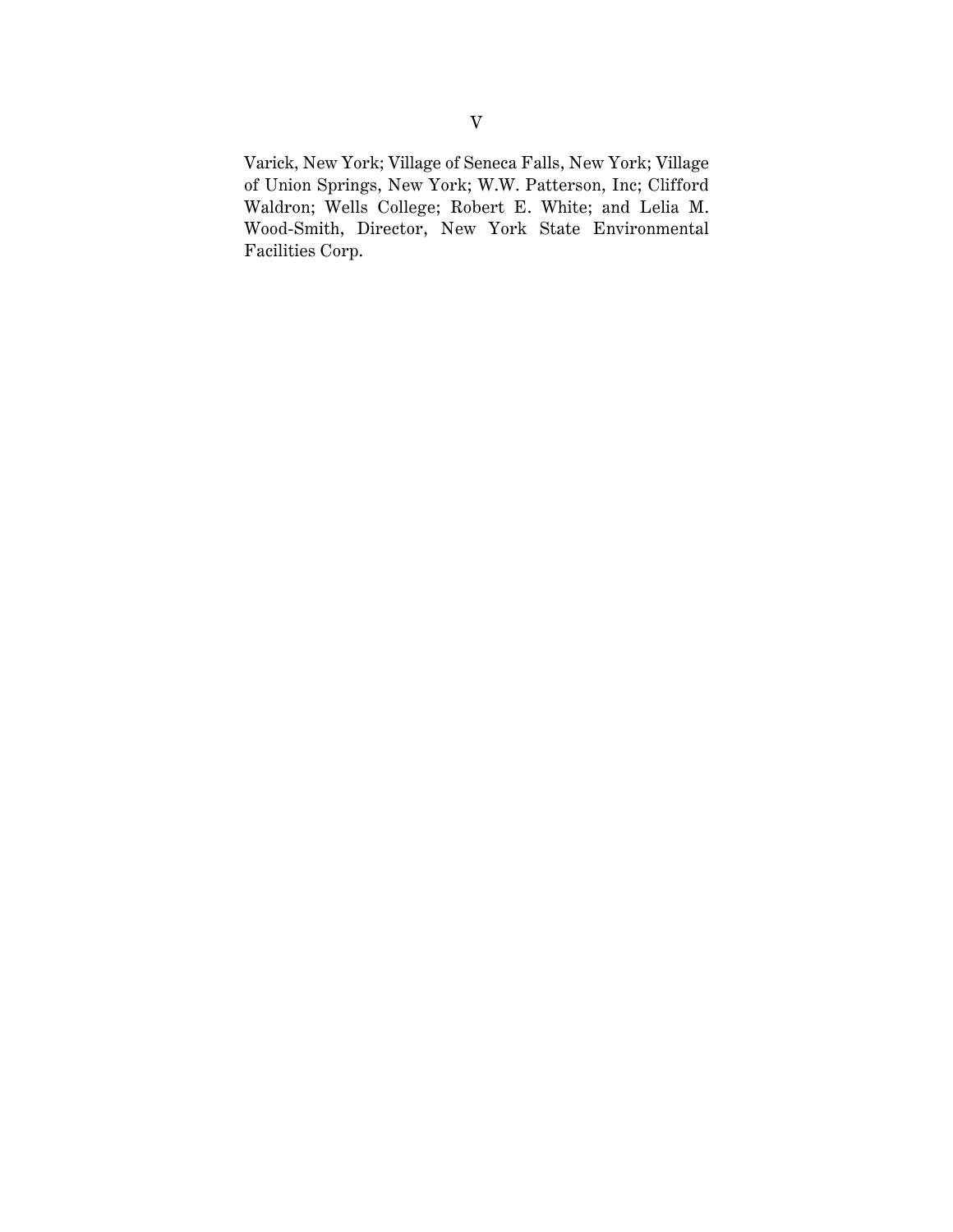## **TABLE OF CONTENTS**

|                                                                            | Page |
|----------------------------------------------------------------------------|------|
|                                                                            |      |
|                                                                            |      |
|                                                                            |      |
|                                                                            |      |
| Reasons for granting the petition $\dots\dots\dots\dots\dots\dots\dots$ 12 |      |
| The decision below conflicts with this Court's<br>$A_{-}$                  |      |
| decisions in <i>Oneida II</i> and <i>City of Sherrill</i> 14               |      |
| The decision below conflicts with Congress's<br>B.                         |      |
| judgment, reflected in a series of limitations                             |      |
| Acts, that claims like these should be permitted                           |      |
|                                                                            |      |
| C.<br>The court of appeals' application of laches to the                   |      |
| claims of the United States is particularly                                |      |
|                                                                            |      |
| D.<br>The decision below is of substantial practical                       |      |
|                                                                            |      |
|                                                                            |      |

## **TABLE OF AUTHORITIES**

## Cases:

| Board of Comm'rs v. United States, 308 U.S. 343      |
|------------------------------------------------------|
| City of Sherrill v. Oneida Indian Nation, 125 S. Ct. |
|                                                      |
| Clearfield Trust Co. v. United States, 318 U.S. 363  |

# (VI)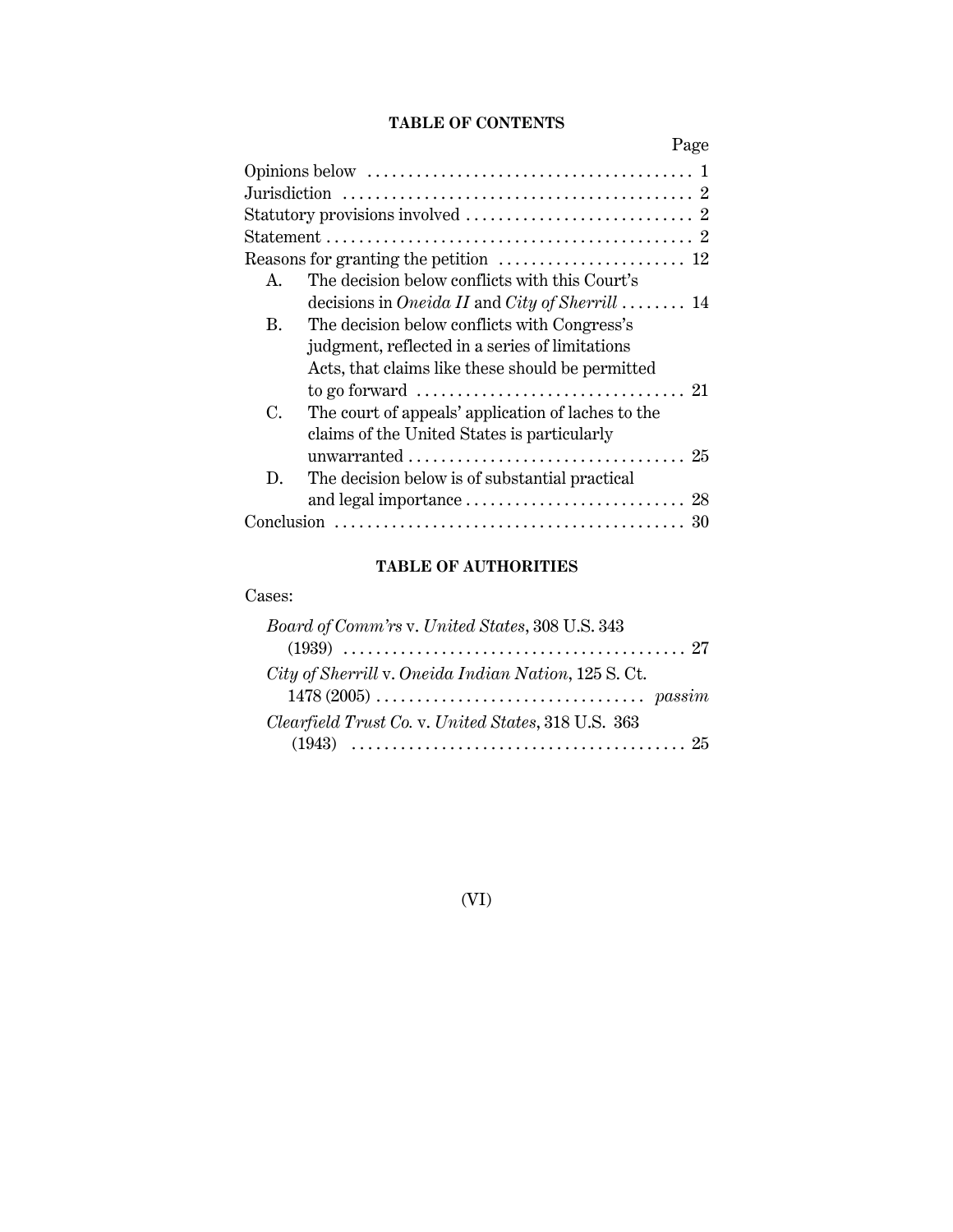| Cases—Continued:<br>Page                                                  |  |
|---------------------------------------------------------------------------|--|
| County of Oneida v. Oneida Indian Nation, 470 U.S.                        |  |
| <i>Ewert</i> v. <i>Bluejacket</i> , 259 U.S. 129 (1922)  14               |  |
| Federal Power Comm'n v. Tuscarora Indian Nation,                          |  |
| Felix v. Patrick, 145 U.S. 317 (1892)  16                                 |  |
| Golden Hill Paugussett Tribe v. Weicker, 39 F.3d 51                       |  |
|                                                                           |  |
| Heckman v. United States, 224 U.S. 413 (1912)  26                         |  |
| Holt Civic Club v. City of Tuscaloosa, 439 U.S. 60                        |  |
|                                                                           |  |
| Moe v. Confederated Salish & Kootenai Tribes,                             |  |
| Occidental Life Ins. Co. v. EEOC, 432 U.S. 355                            |  |
| Oneida Indian Nation v. County of Oneida:                                 |  |
|                                                                           |  |
|                                                                           |  |
| United States v. Beebe, 127 U.S. 338 (1888)  25                           |  |
| United States v. California, 332 U.S. 19 (1947) $\ldots \ldots \ldots$ 25 |  |
| United States v. Candelaria, 272 U.S. 432 (1926)  14                      |  |
| United States v. Mack, 295 U.S. 480 (1935)  23, 28                        |  |
| United States v. Minnesota, 270 U.S. 181 (1926)  26                       |  |
| United States v. Oakland Cannabis Buyers' Coop.,                          |  |
| United States v. Summerlin, 310 U.S. 414 (1940)  25                       |  |
| Wilson v. Omaha Indian Tribe, 442 U.S. 653                                |  |
|                                                                           |  |
| Worcester v. Georgia, 31 U.S. (6 Pet.) 515 (1832)  3                      |  |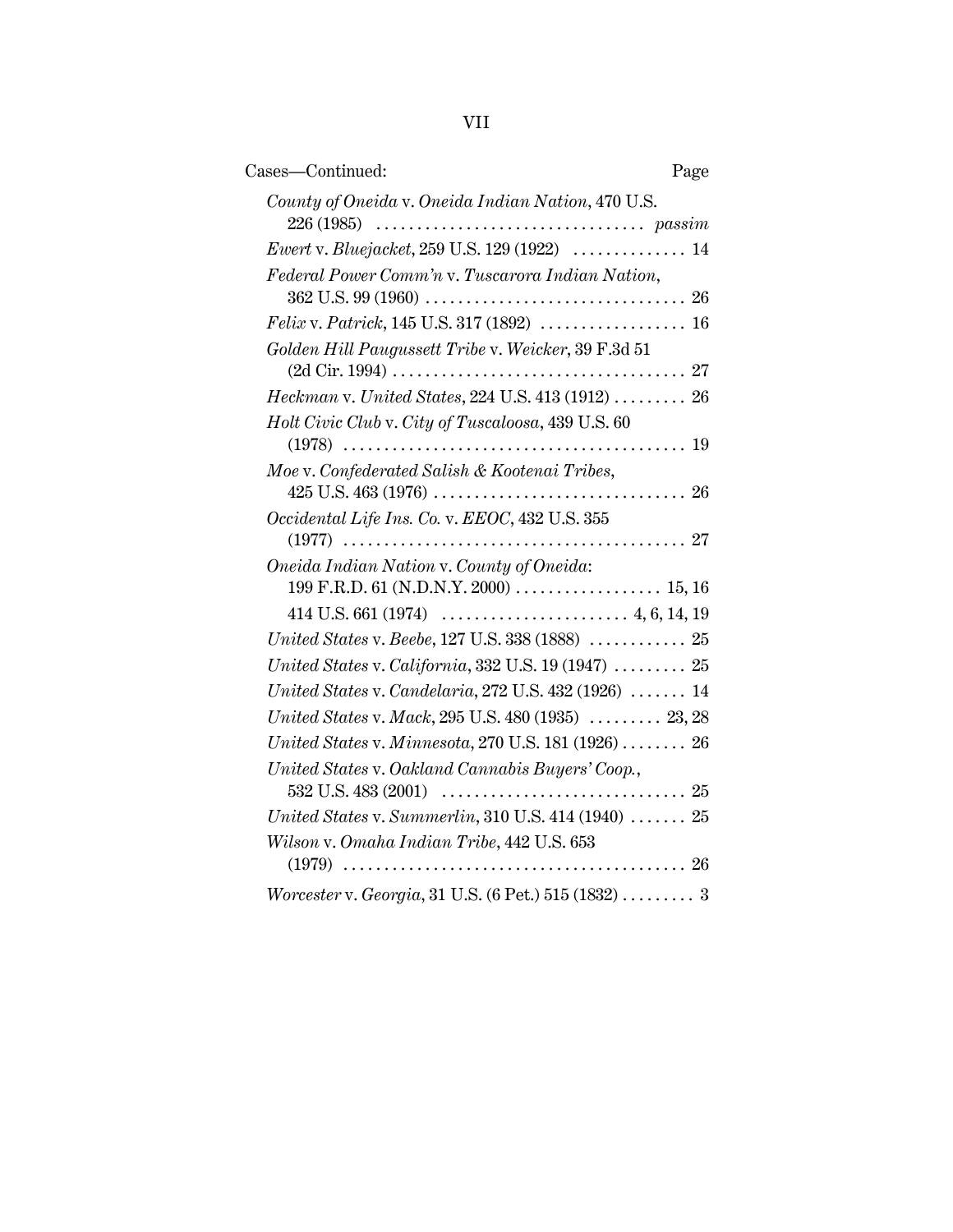|--|

| Cases-Continued:                                                                                        | Page |
|---------------------------------------------------------------------------------------------------------|------|
| Yankton Sioux Tribe of Indians v. United States,                                                        |      |
| Treaty, statutes, and rule:                                                                             |      |
| Treaty Between the United States of America,<br>and the Tribes of Indians Called the Six Nations,       |      |
|                                                                                                         |      |
|                                                                                                         |      |
|                                                                                                         |      |
| Act of July 18, 1966, Pub. L. No. 89-505,                                                               |      |
| Indian Claims Limitation Act of 1982, Pub. L.                                                           |      |
|                                                                                                         |      |
|                                                                                                         |      |
|                                                                                                         |      |
|                                                                                                         |      |
|                                                                                                         |      |
| $\S~6,96~{\rm Stat.}~1978~\ldots\ldots\ldots\ldots\ldots\ldots\ldots\ldots\ldots\ldots\ldots\ldots\ 23$ |      |
| Trade and Intercourse Act of 1790, ch. 33, 1 Stat. $1373$                                               |      |
|                                                                                                         |      |
|                                                                                                         |      |
|                                                                                                         |      |
|                                                                                                         |      |
|                                                                                                         |      |
|                                                                                                         |      |
|                                                                                                         |      |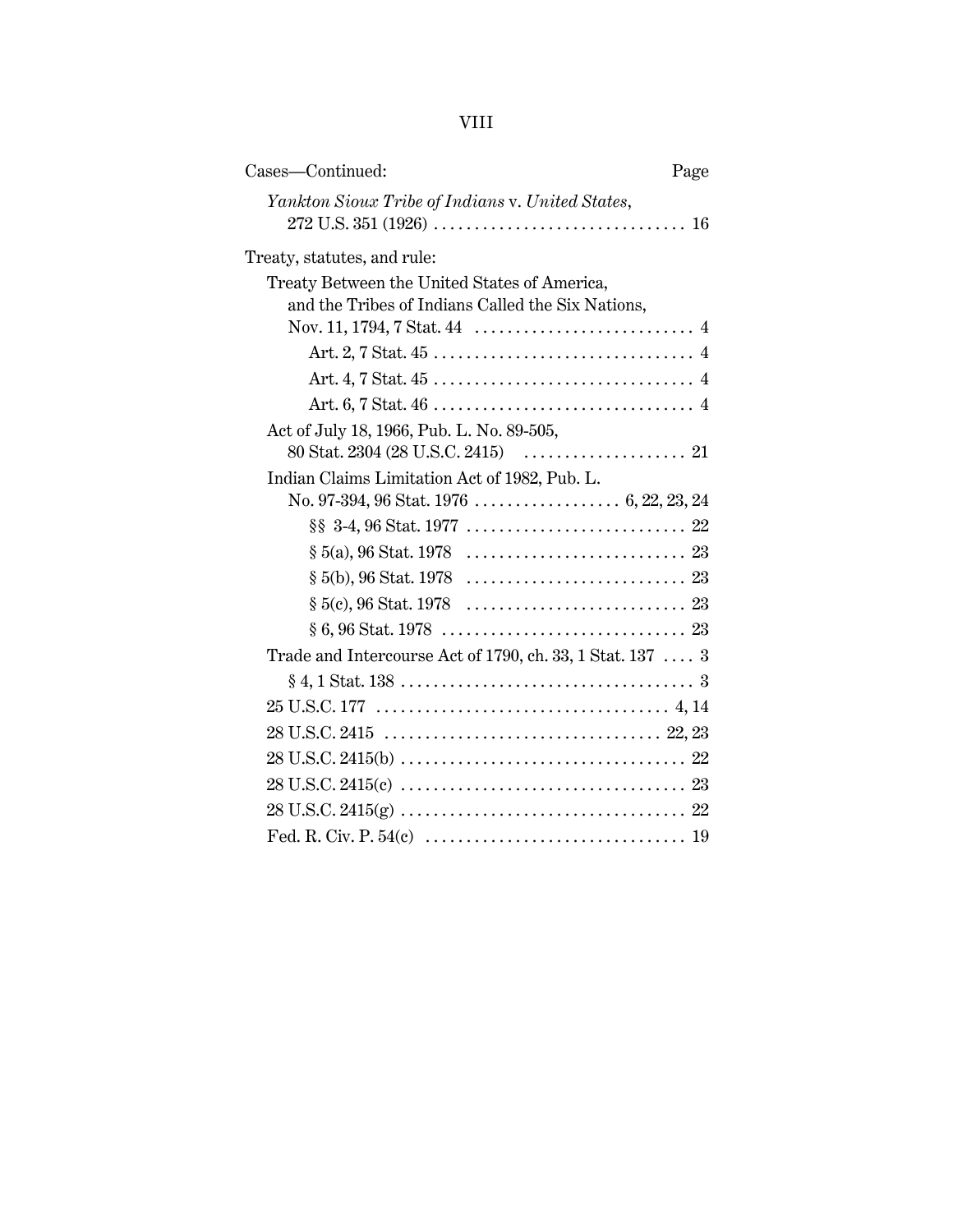| 48 Fed. Reg. (1983):<br>H.R. Rep. No. 375, 95th Cong. 1st Sess. (1977)  24<br>H.R. Rep. No. 807, 96th Cong., 2d Sess. (1980)  24 |
|----------------------------------------------------------------------------------------------------------------------------------|
|                                                                                                                                  |
|                                                                                                                                  |
|                                                                                                                                  |
|                                                                                                                                  |
|                                                                                                                                  |
|                                                                                                                                  |
| S. Rep. No. 569, 96th Cong., 2d Sess. (1980)  24                                                                                 |
| S. Rep. No. 1253, 92d Cong., 2d Sess. (1972)  24                                                                                 |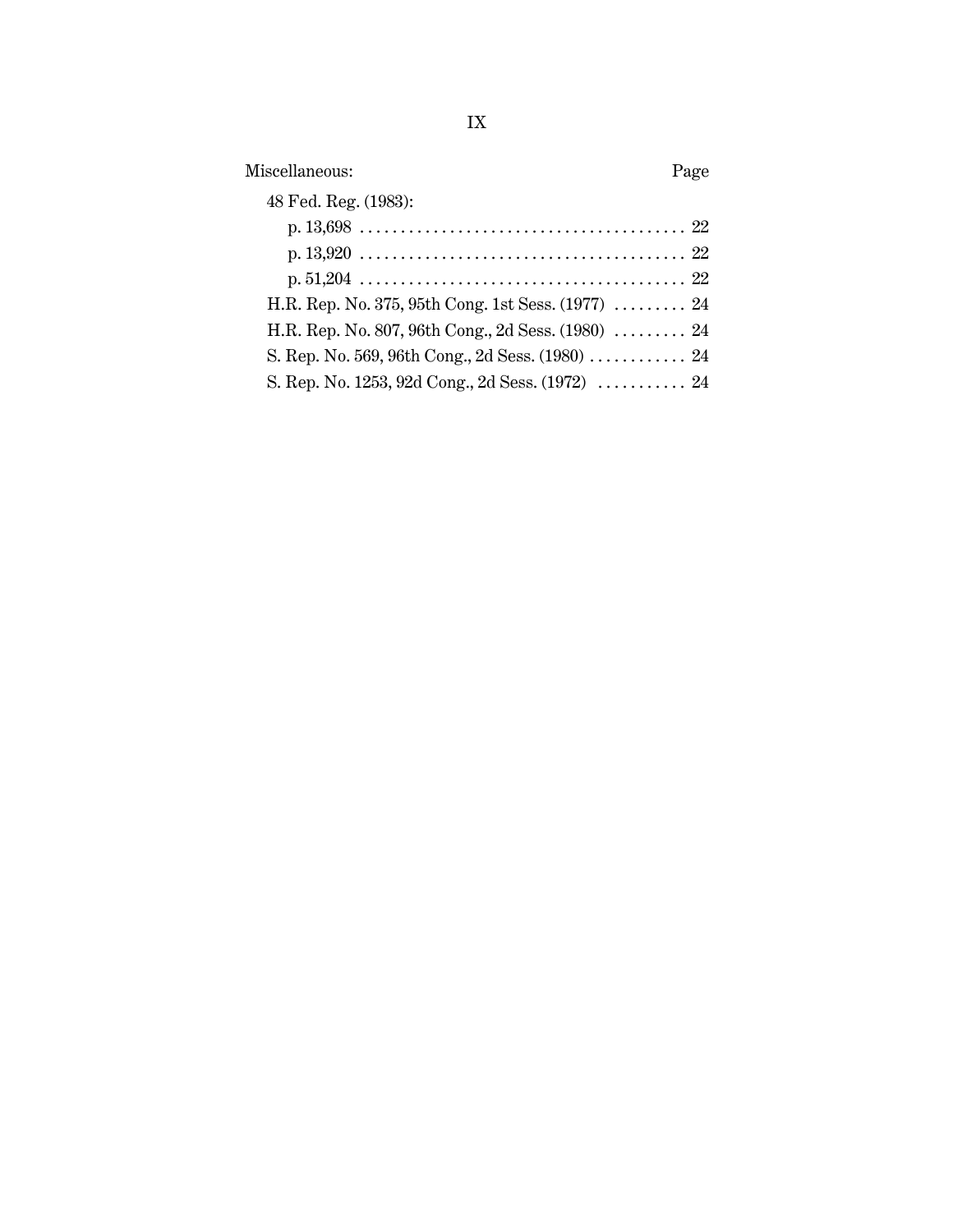# In the Supreme Court of the United States

No.

UNITED STATES OF AMERICA, PETITIONER

*v.*

GEORGE E. PATAKI, GOVERNOR OF THE STATE OF NEW YORK, ET AL.

*ON PETITION FOR A WRIT OF CERTIORARI TO THE UNITED STATES COURT OF APPEALS FOR THE SECOND CIRCUIT*

#### **PETITION FOR A WRIT OF CERTIORARI**

The Solicitor General, on behalf of the United States of America, respectfully petitions for a writ of certiorari to review the judgment of the United States Court of Appeals for the Second Circuit in this case.

### **OPINIONS BELOW**

The opinion of the court of appeals (App. 1a-50a) is reported at 413 F.3d 266. Opinions of the district court are reported at 89 F.R.D. 627, 544 F. Supp. 542, 565 F. Supp. 1297 (App. 466a-536a), 667 F. Supp. 938 (App. 443a-465a), 730 F. Supp. 485 (App. 423a-442a), 758 F. Supp. 107 (App. 400a-422a), 762 F. Supp. 30, 766 F. Supp. 69, 771 F. Supp. 19 (App. 388a-399a), 79 F. Supp. 2d 66, 79 F. Supp. 2d 78, 83 F. Supp. 2d 318, 165 F. Supp. 2d 266 (App. 120a-321a), and 188 F. Supp. 2d 223 (App. 58a-119a). An additional opinion of the district court (App. 322a-387a) is unreported.

(1)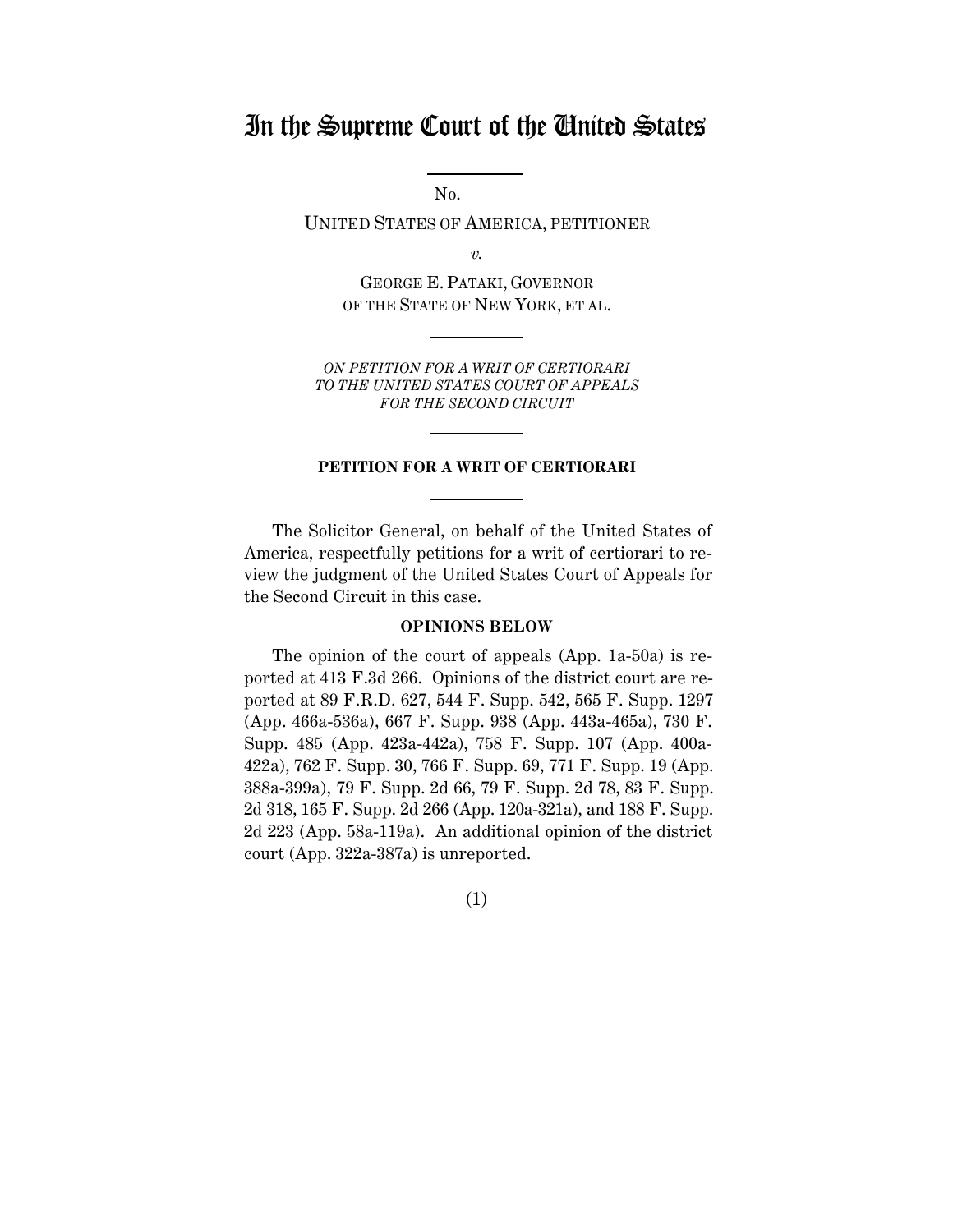#### **JURISDICTION**

The judgment of the court of appeals was entered on June 28, 2005. Petitions for rehearing were denied on September 8, 2005 (App. 537a-538a, 539a-540a). On November 21, 2005, Justice Ginsburg extended the time for filing a petition for a writ of certiorari to and including January 6, 2006. On December 27, 2005, Justice Ginsburg further extended the time for filing a petition for a writ of certiorari to and including February 3, 2006. The jurisdiction of this Court is invoked under 28 U.S.C. 1254(1).

#### **STATUTORY PROVISIONS INVOLVED**

The following statutory provisions are reproduced in the appendix to this petition: 25 U.S.C. 177 (App. 541a); 28 U.S.C.  $2415(a)$  and (b) (App.  $542a-544a$ ); and Section  $5(c)$  of Public Law No. 97-394, 96 Stat. 1978 (App. 544a).

#### **STATEMENT**

1. The Cayuga Nation was part of the Six Nations, an alliance of Iroquois-speaking Tribes predating Columbus. App. 189a-190a. "Prior to the Revolutionary War, Cayuga territory comprised approximately 1700 square miles, spanning from Lake Ontario southward into Pennsylvania." App. 190a. The Nation's members practiced a "mixed economy" that included agriculture, hunting, gathering, and fishing. App. 198a. Early in the Revolutionary War, the Six Nations remained neutral, but most of the Cayugas ultimately supported the British. App. 191a-192a. As a result of a subsequent campaign against British-allied Tribes in which both the Continental and New York governments participated, the Six Nations' population fell precipitously, and post-war conditions prevented most surviving Cayugas from reclaiming their destroyed villages. App. 194a-199a; C.A. App. A7676-A7681. The Cayugas dispersed into three main groups: the majority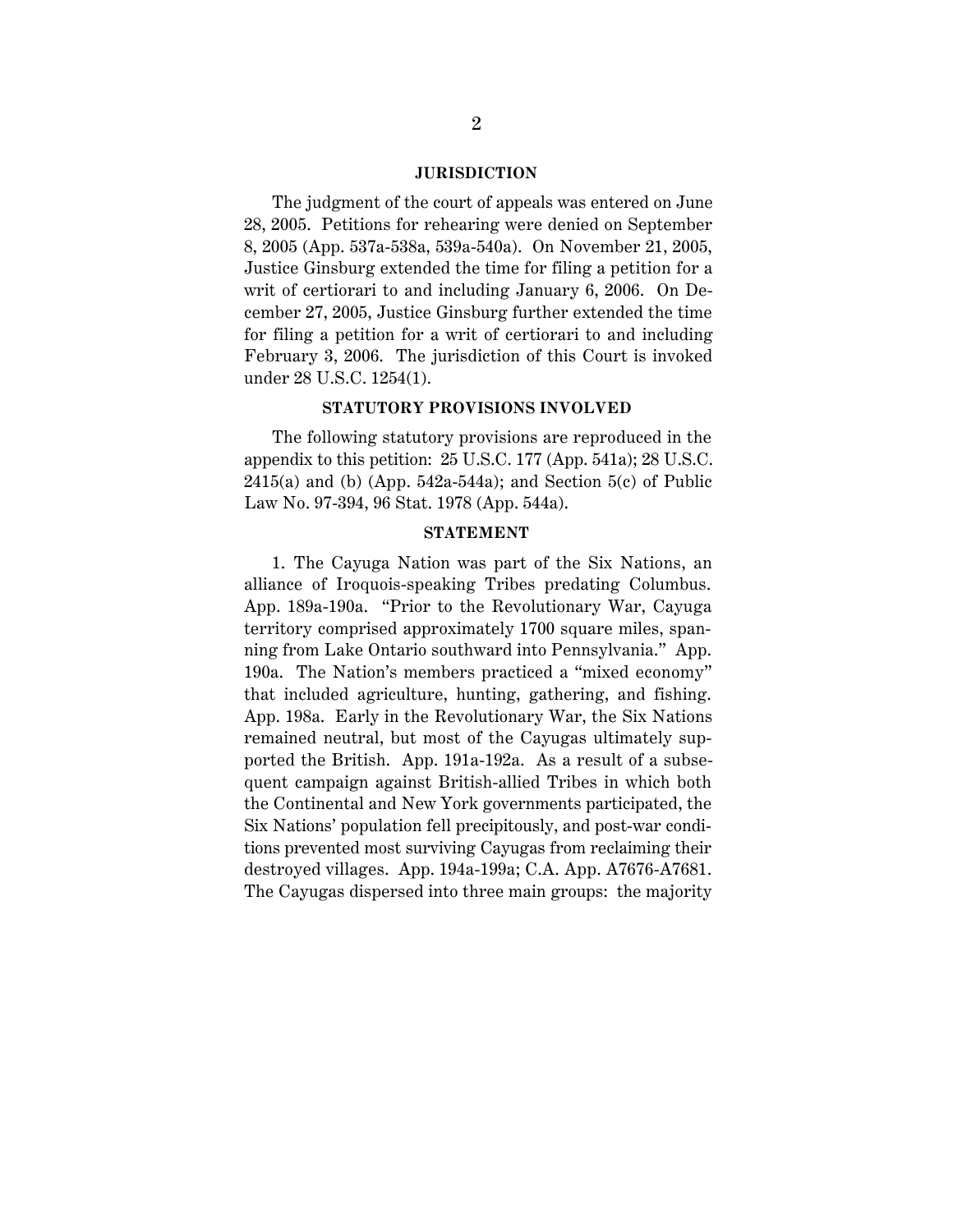settled at Buffalo Creek, a minority returned to Cayuga Lake, and others relocated to Canada. App. 201a-202a.

In 1788 and 1789, New York negotiated several agreements with constituents of the Six Nations, including the Cayugas. App. 212a. The State repeatedly dealt with minority factions of individual Tribes, despite Governor Clinton's awareness that Iroquois protocol required consent from authorized representatives of all Six Nations. *Ibid*.; C.A. App. A7109-A7125, A7705-A7713. In one such treaty signed in 1789, the Cayuga minority ceded 1600 square miles of land to the State in return for a \$500 annuity and an additional lump sum, but retained a 64,000-acre Reservation "for their own use and cultivation but not to be sold, leased or in any other manner aliened or disposed of to others." App. 213a. Destitute and convinced that the State's appropriation was irreversible, especially given the entry of settlers on the land, the Cayuga majority eventually acknowledged the 1789 Treaty for a share of the annuity and a "benevolence" of \$1000. App. 225a; C.A. App. A7146.

"With the adoption of the Constitution, Indian relations became the exclusive province of federal law." *County of Oneida* v. *Oneida Indian Nation*, 470 U.S. 226, 234 (1985) (*Oneida II*); see, *e.g.*, *Worcester* v. *Georgia*, 31 U.S. (6 Pet.) 515, 557 (1832) ("The treaties and laws of the United States contemplate \* \* \* that all intercourse with [Indians] shall be carried on exclusively by the government of the union."). In 1790, Congress passed the first Trade and Intercourse Act. Ch. 33, 1 Stat. 137. Section 4 of the 1790 Act provided that "no sale of lands made by any Indians, or any nation or tribe of Indians within the United States, shall be valid to any person or persons, or to any state, whether having the right of pre-emption to such lands or not, unless the same shall be made and duly executed at some public treaty, held under the authority of the United States." 1 Stat. 138. The substance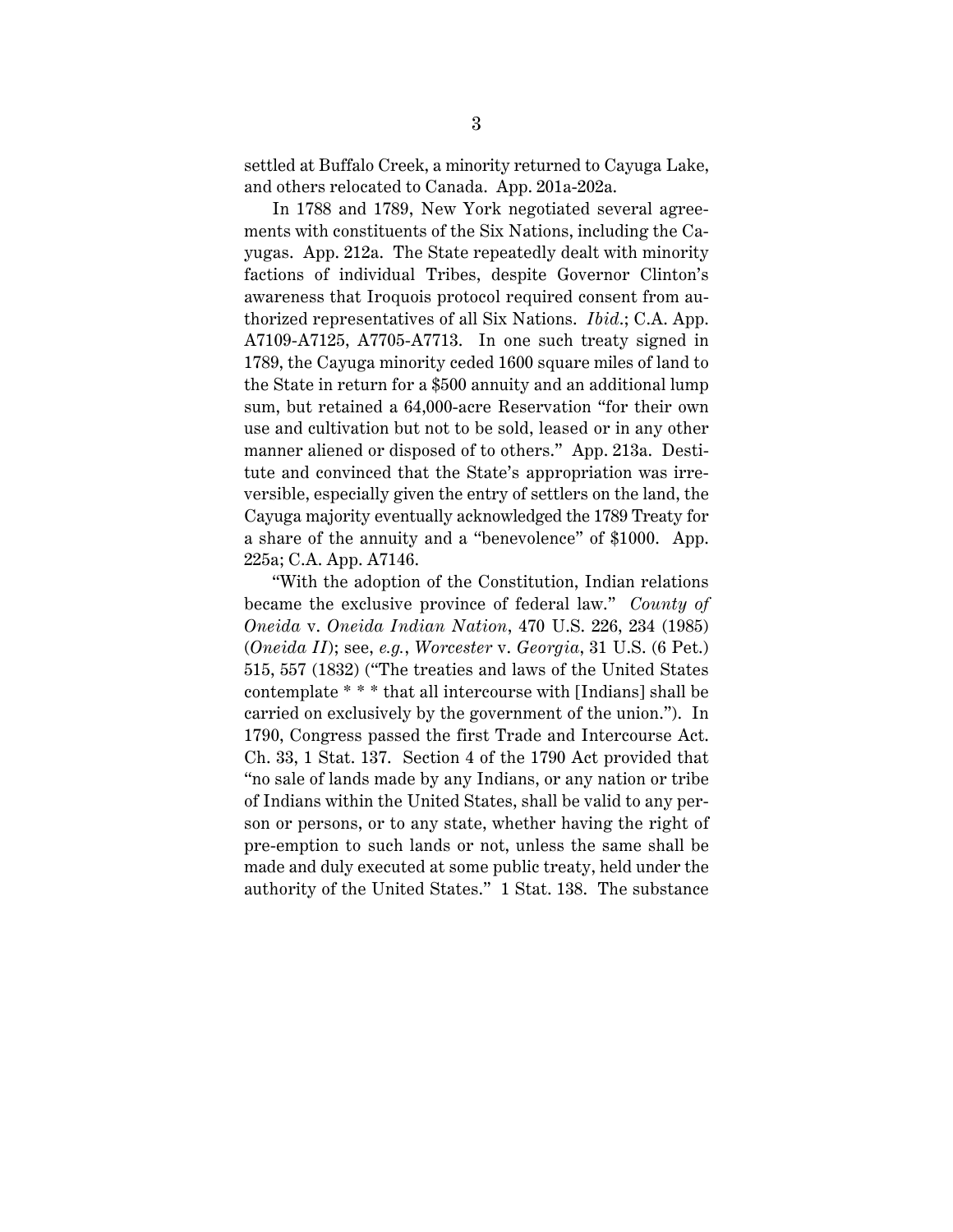of that prohibition (sometimes referred to as the Nonintercourse Act) was carried forward by Congress in the Trade and Intercourse Acts of 1793, 1796, 1799, 1802, and 1834, and it remains in effect today. See *Oneida Indian Nation* v. *County of Oneida*, 414 U.S. 661, 667-668 & n.4 (1974) (*Oneida I*); 25 U.S.C. 177.

On November 11, 1794, the United States and the Six Nations entered into the Treaty of Canandaigua. 7 Stat. 44. In Article 2, the United States "acknowledge[d] the lands reserved to the Oneida, Onondaga and Cayuga Nations, in their respective treaties with the state of New York, and called their reservations, to be their property." 7 Stat. 45. Article 2 further provided that "the United States will never claim the same, nor disturb" the Nations "in the free use and enjoyment" of those lands, and that "the said reservations shall remain theirs, until they choose to sell the same to the people of the United States, who have the right to purchase." *Ibid*. The United States also promised to expend \$4500 annually for clothing and other goods for the Six Nations. 7 Stat. 46 (Art. 6). The Six Nations in turn agreed that they would "never claim any other lands, within the boundaries of the United States; nor ever disturb the people of the United States in the free use and enjoyment thereof." 7 Stat. 45 (Art. 4).

In April 1795, notwithstanding the enactment of the 1790 and 1793 Trade and Intercourse Acts and the ratification of the Treaty of Canandaigua, the New York legislature passed a statute providing for the purchase of lands belonging to the Oneida, Onondaga, and Cayuga Tribes. App. 246a-247a. Under the terms of that statute, tribal lands were to be resold by the State for at least four times the price paid to the Tribes. See App. 246a-247a, 279a-280a. Upon learning of the State's intentions, Secretary of War Timothy Pickering sought the opinion of Attorney General William Bradford, who concluded that the language of the Trade and Intercourse Act of 1793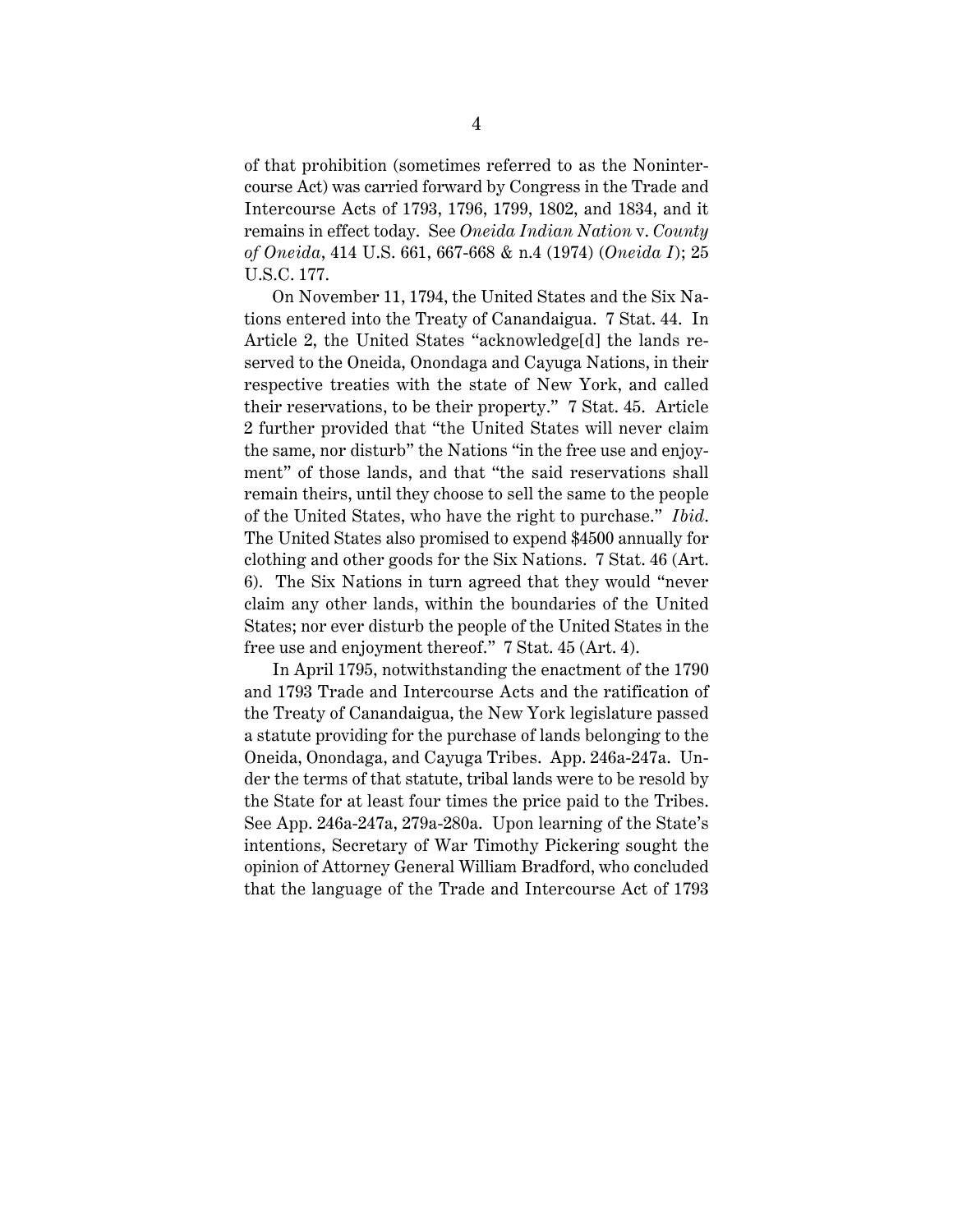was "too express to admit of any doubt" that the Act forbade the sale of tribal lands except pursuant to federal treaty. App. 253a; see App. 253a-254a. Although that opinion was transmitted to outgoing Governor Clinton and incoming Governor Jay, the Governors would not stop the negotiations. App. 248a-249a, 254a-260a; C.A. App. A11,158, A11,209- A11,210; see *Oneida II*, 470 U.S. at 232 (recounting Secretary Pickering's warnings in 1795 to Governors Clinton and Jay concerning the requirements of the Trade and Intercourse Act).

On July 27, 1795, the State of New York signed an agreement with the Cayuga majority under which the State purported to acquire the bulk of the Tribe's remaining lands in exchange for an annuity of \$1800. App. 249a, 253a. The State ratified the agreement in March 1796. App. 260a. Later that year, the land was subdivided and sold for an average price of approximately nine times the amount paid to the Cayugas. App. 275a, 280a-281a. In 1807, the State purchased the remaining Cayuga lands. App. 289a-294a. The State paid \$4800 for those lands, which were appraised later in the same year at slightly less than \$15,000. App. 292a.

After the sale of their remaining lands in 1807, the Cayugas had no homeland in the State of New York. A diaspora followed, with some Cayugas moving to Seneca reservations in the State, others to Ohio and then the Indian Territory (in present-day Oklahoma and Kansas), and others to Canada. C.A. App. A7197-A7203. During the years between 1853 and the filing of this lawsuit in 1980, the Cayugas made repeated efforts to obtain additional compensation for their lands from New York officials, but those efforts were largely unsuccessful. See App. 294a-298a.

2. In *Oneida I* and *Oneida II*, this Court allowed a Tribe's suit for damages, alleging that the State of New York had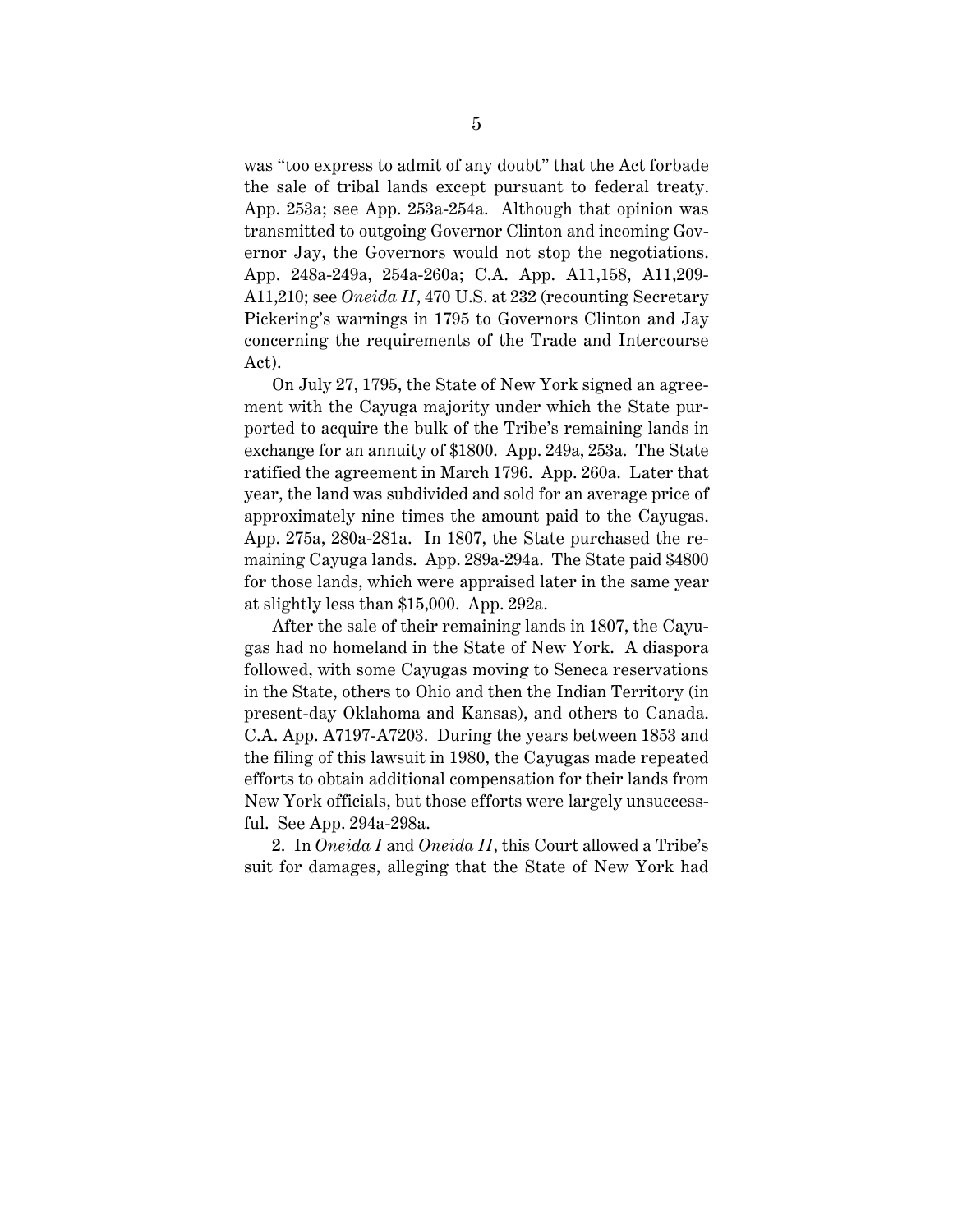unlawfully acquired tribal lands in 1795, to go forward in federal district court.

a. In *Oneida I*, the Court held that a Tribe's suit alleging wrongful dispossession of its lands in 1795, in violation of applicable treaties and the Trade and Intercourse Act, fell within the federal-question jurisdiction of the district court. See 414 U.S. at 663-665 (summarizing Tribe's allegations). Observing that "Indian title is a matter of federal law and can be extinguished only with federal consent," *id*. at 670, the Court explained that the plaintiff Tribe's asserted right of possession was based partly "on their aboriginal right of occupancy which was not terminable except by act of the United States," *id*. at 677; partly on "treaties guaranteeing [the Tribe's] possessory right until terminated by the United States," *id*. at 678; and partly on the various Trade and Intercourse Acts, "which put in statutory form [the rule] \* \* \* that the extinguishment of Indian title required the consent of the United States," *ibid*.

b. In *Oneida II*, this Court held that the plaintiff Tribe could maintain a federal common-law cause of action to vindicate its rights to land that had been acquired by the State without federal authorization. The Court further held that the Tribe's suit (which had been filed in 1970) was not barred by any applicable statute of limitations. 470 U.S. at 240-244. The Court explained that the suit was timely under the Indian Claims Limitation Act of 1982, Pub. L. No. 97-394, 96 Stat. 1976, and that it would be inappropriate to borrow a state limitations period when Congress had addressed the timeliness question directly. See 470 U.S. at 242-244. While declining to rule definitively on the availability of a laches defense (because the defendants had abandoned that defense on appeal), see *id*. at 244-245, the Court identified various statutory and doctrinal principles weighing against recognition of such a defense and stated that "the application of laches would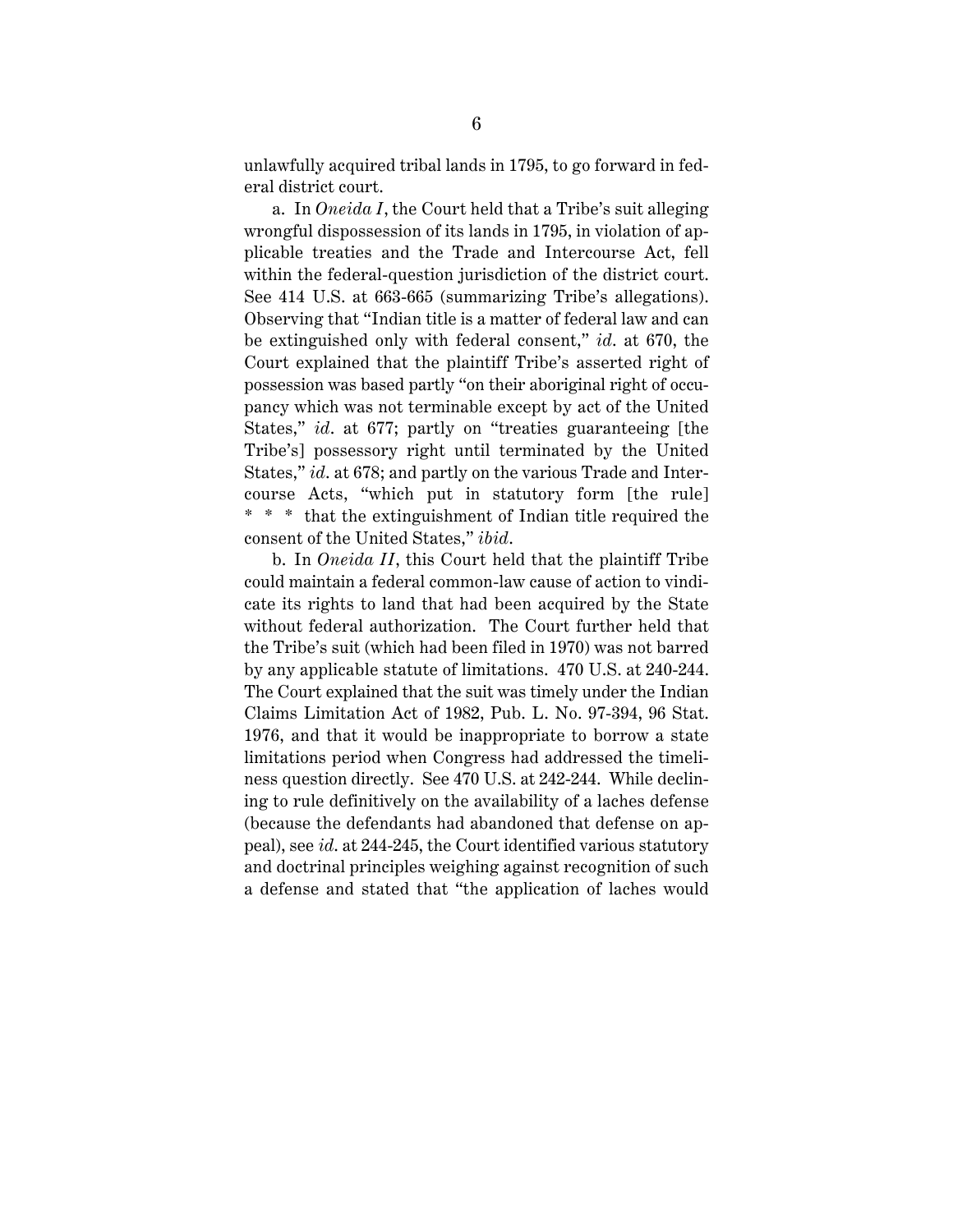appear to be inconsistent with established federal policy," see *id*. at 244-245 n.16. The Court left open the possibility, however, that "equitable considerations" might "limit the relief available to" the Tribe if and when the case proceeded to final judgment. See *id*. at 253 n.27.

3. In 1980, the Cayuga Indian Nation of New York and the Seneca-Cayuga Tribe of Oklahoma—successors to the Cayuga Nation—filed suit in federal district court, naming as defendants the State of New York, two counties, and a class of landowners. C.A. App. A204-A229, A342-A349. The Tribes alleged that the purchases of their lands in 1795 and 1807 were invalid because those purchases had not been approved by the federal government as required by the Trade and Intercourse Act. See *id*. at A220-A227, A344-A347. As relief, the Tribes sought ejectment of the current occupants of the land, as well as trespass damages in the amount of fair rental value for the period of dispossession. *Id*. at A227-A229, A347-A349. In 1992, the United States intervened as a plaintiff. *Id*. at A2581-A2589. In its complaint in intervention, the government alleged that the Trade and Intercourse Act gives the United States "a legal interest in protecting any property in which the Cayugas have an interest." *Id*. at A2583. The complaint in intervention further stated that the United States was filing suit both pursuant to its "trust relationship with the Cayugas" and "on its own behalf." *Ibid*.

After ruling that the State of New York was liable to the Tribes for wrongful conversion of tribal land, the district court addressed the remedial issues presented by the case. The court held that ejectment of the land's current occupants would be an inappropriate remedy. App. 322a-387a. The court explained, *inter alia*, that "monetary damages will produce results which are as satisfactory to the Cayugas as those which they could properly derive from ejectment," App. 373a-374a, and that "ejectment would potentially displace literally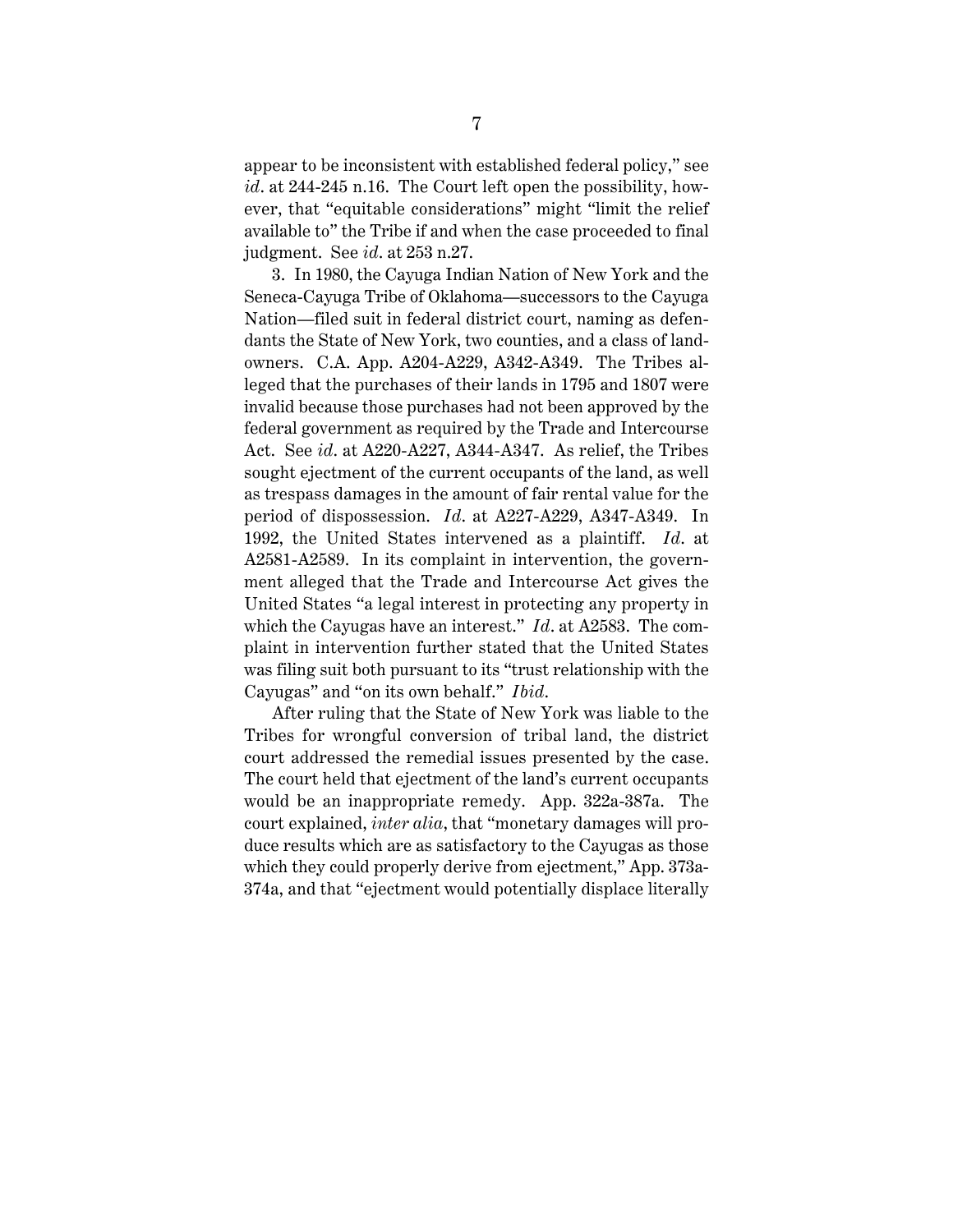thousands of private landowners and several public landowners, including those who provide such essential public services as electricity and transportation systems," App. 382a. The court concluded that the State alone, as the "original or primary tortfeasor," could properly be held liable for the full amount of the damages resulting from its violations of the Trade and Intercourse Act. See App. 10a (quoting *Cayuga Indian Nation* v. *Pataki*, 79 F. Supp. 2d 66, 74 (N.D.N.Y. 1999)). A jury subsequently found that the fair market value of the land (without improvements) was \$35,000,000, and that the fair rental value, minus a set-off for the State's past payments, totaled \$1,911,672.62 for the period of dispossession. C.A. App. A4758-A4767; see App. 2a.

The district court then conducted a 23-day bench trial to determine an appropriate award of prejudgment interest. The court ultimately awarded \$211,000,326.80 in interest, for a total of \$247,911,999.42 in damages, with the award running solely against the State of New York. See App. 55a, 120a-321a. In arriving at that award, the court substantially credited the calculations of the federal government's expert, who had computed prejudgment interest at \$527,500,817. App. 320a. The district court concluded, however, that it was "just and equitable" to reduce that amount by 60% in light of "(1) the passage of 204 years; (2) the failure of the U.S. to intervene or to seek to protect the Cayuga's interests prior to 1992; (3) the lack of fraudulent or calculated purposeful intent on the part of the State to deprive the Cayuga of fair compensation for the lands ceded by them in [1795 and 1807]; and (4) the financial factors enumerated by [the State's expert]." *Ibid*. The district court certified its rulings for immediate appeal. App. 51a-57a.

4. While interlocutory appeals filed by all parties except the United States were pending in the Second Circuit, this Court issued its decision in *City of Sherrill* v. *Oneida Indian*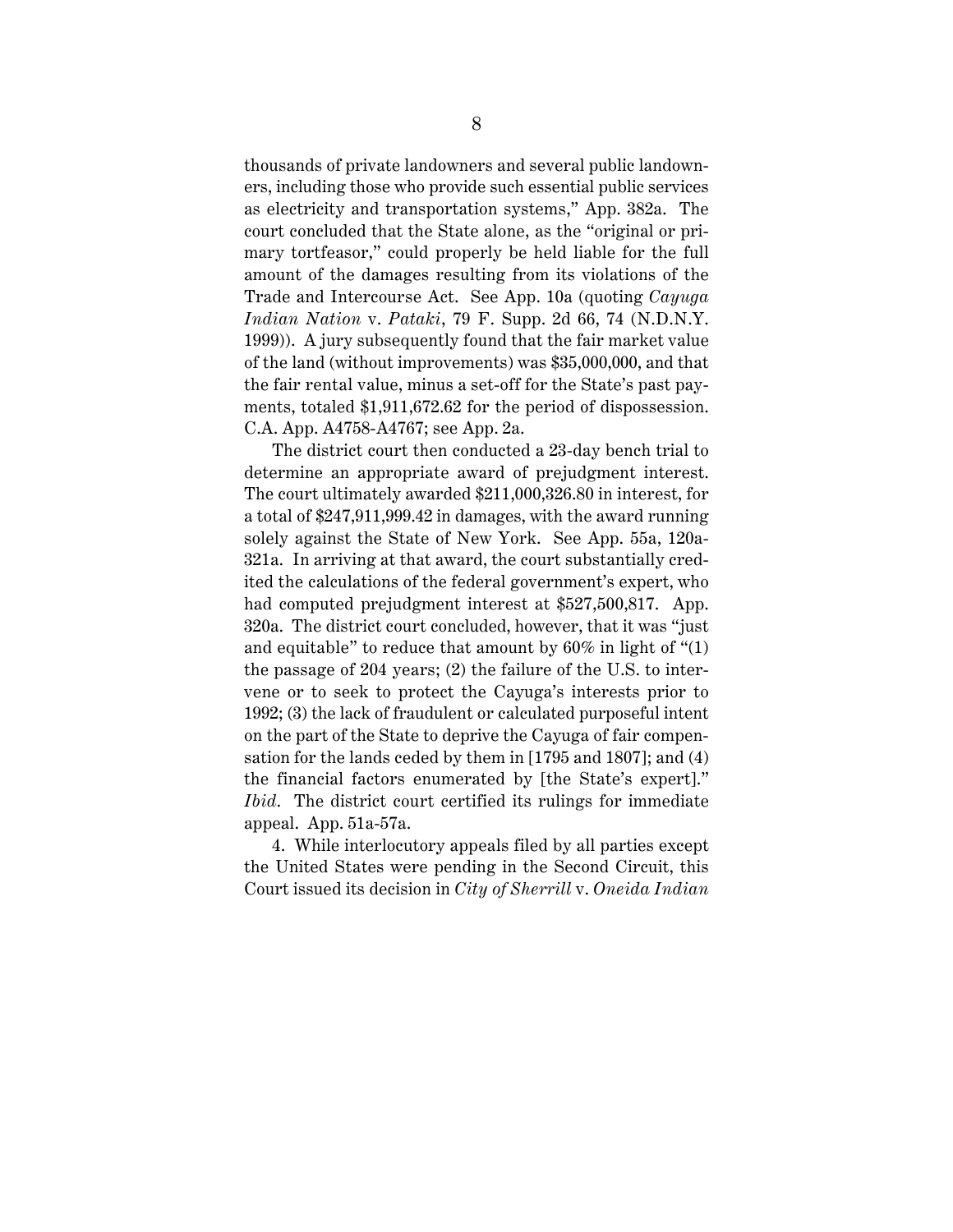*Nation*, 125 S. Ct. 1478 (2005). In *City of Sherrill*, this Court held that the Oneida Nation was not entitled to immunity from state and local taxation of land that had been purchased from the Tribe in 1805, in violation of the Trade and Intercourse Act, and that the Tribe had reacquired in 1997. The Court stated that, "[i]f [the Tribe] may unilaterally reassert sovereign control and remove these parcels from the local tax rolls, little would prevent the Tribe from initiating a new generation of litigation to free the parcels from local zoning or other regulatory controls." *Id*. at 1493. Noting that the relevant geographic area is now "overwhelmingly populated by non-Indians," the Court found that a "checkerboard of alternating state and tribal jurisdiction in New York State—created unilaterally at [the Tribe's] behest—would seriously burden the administration of state and local governments and would adversely affect landowners neighboring the tribal patches." *Ibid*. (brackets and internal quotation marks omitted). The Court concluded that "the distance from 1805 to the present day, the [Tribe's] long delay in seeking equitable relief against New York or its local units, and developments in the city of Sherrill spanning several generations, evoke the doctrines of laches, acquiescence, and impossibility, and render inequitable the piecemeal shift in governance this suit seeks unilaterally to initiate." *Id*. at 1494.

The Court in *City of Sherrill* stated that "the question of damages for the Tribe's ancient dispossession is not at issue in this case, and we therefore do not disturb our holding in *Oneida II*." 125 S. Ct. at 1494. The Court noted, as it had in *Oneida II*, that "application of a nonstatutory time limitation"—*i.e.*, the equitable doctrine of laches—"in an action for damages would be 'novel.'" *Id*. at 1494 n.14 (quoting *Oneida II*, 470 U.S. at 244 n.16). The Court in *City of Sherrill* stated, however, that with regard to the reassertion of tribal sovereignty over the land after a 200-year hiatus, "[n]o similar nov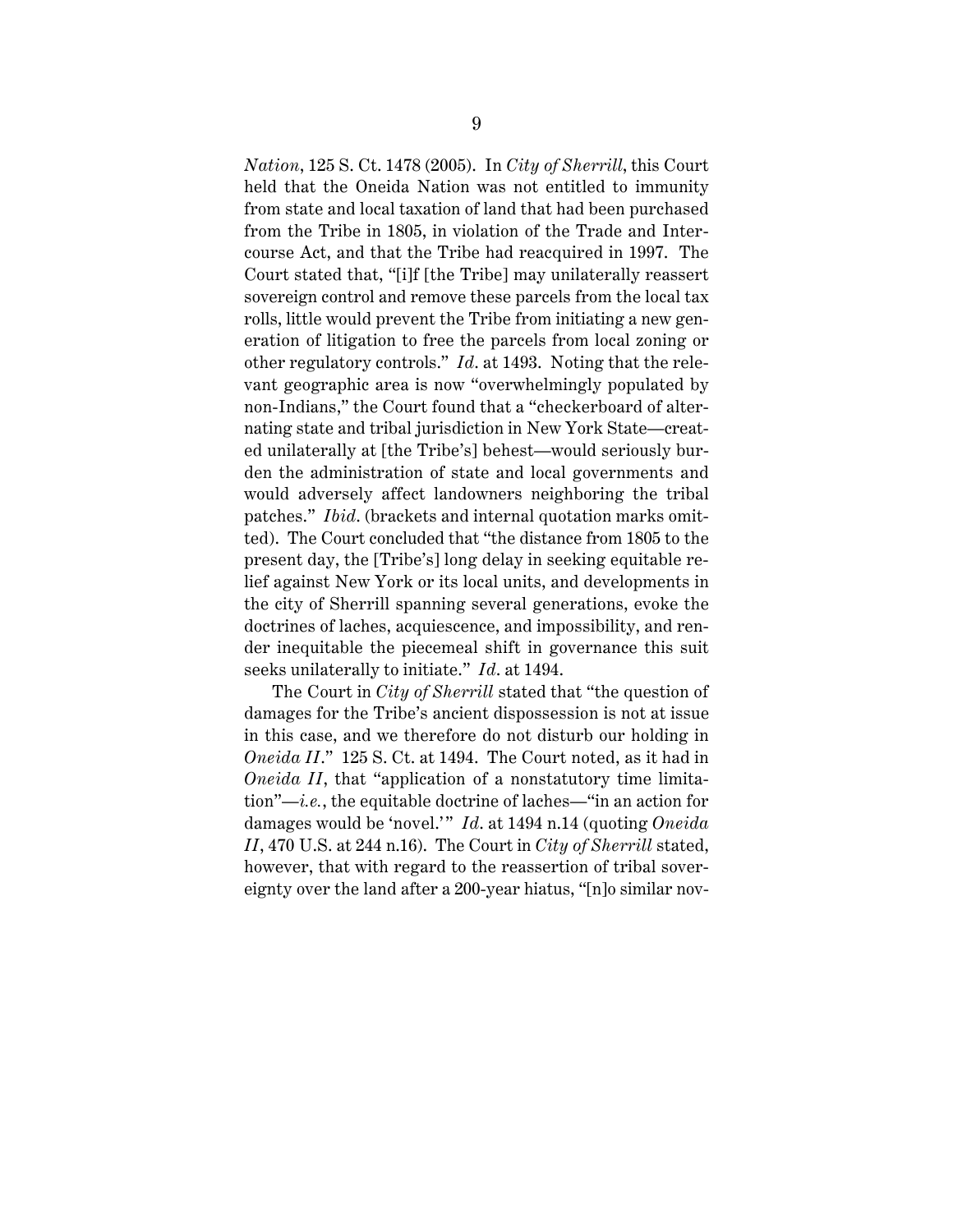elty exists [in applying the doctrine of laches] when the specific relief [the Tribe] now seeks would project redress for the Tribe into the present and future." *Ibid*.

5. Relying heavily on this Court's intervening decision in *City of Sherrill*, the court of appeals reversed the district court's award of damages in the instant case. App. 1a-50a. The court of appeals understood *City of Sherrill* as "dramatically alter[ing] the legal landscape," and it construed that decision "to hold that equitable doctrines, such as laches, acquiescence, and impossibility, can, in appropriate circumstances, be applied to Indian land claims, even when such a claim is legally viable and within the statute of limitations." App. 13a, 14a. In finding the claims for damages here to be "comparably disruptive" to the Oneidas' suit for injunctive relief to prevent future taxation in *City of Sherrill*, the court of appeals observed that, "[d]espite the eventual award by the District Court of monetary damages, \* \* \* [the Cayugas] have asserted a continuing right to immediate possession as the basis of all of their claims, and have always sought ejectment of the current landowners as their preferred form of relief." App. 16a. The court stated that "disruptiveness is inherent in the claim itself—which asks this Court to overturn years of settled land ownership—rather than an element of any particular remedy which would flow from the possessory claim." App. 17a. The court of appeals concluded that "possessory land claims of this type are subject to the equitable considerations discussed in *Sherrill*." *Ibid*.

Examining the circumstances of this case, the court of appeals held that "the same considerations that doomed the Oneidas' claim in *Sherrill* apply with equal force here." App. 21a. The court then concluded: "The fact that, nineteen years into the case, at the damages stage, the District Court substituted a monetary remedy for plaintiffs' preferred remedy of ejectment cannot salvage the claim, which was subject to dis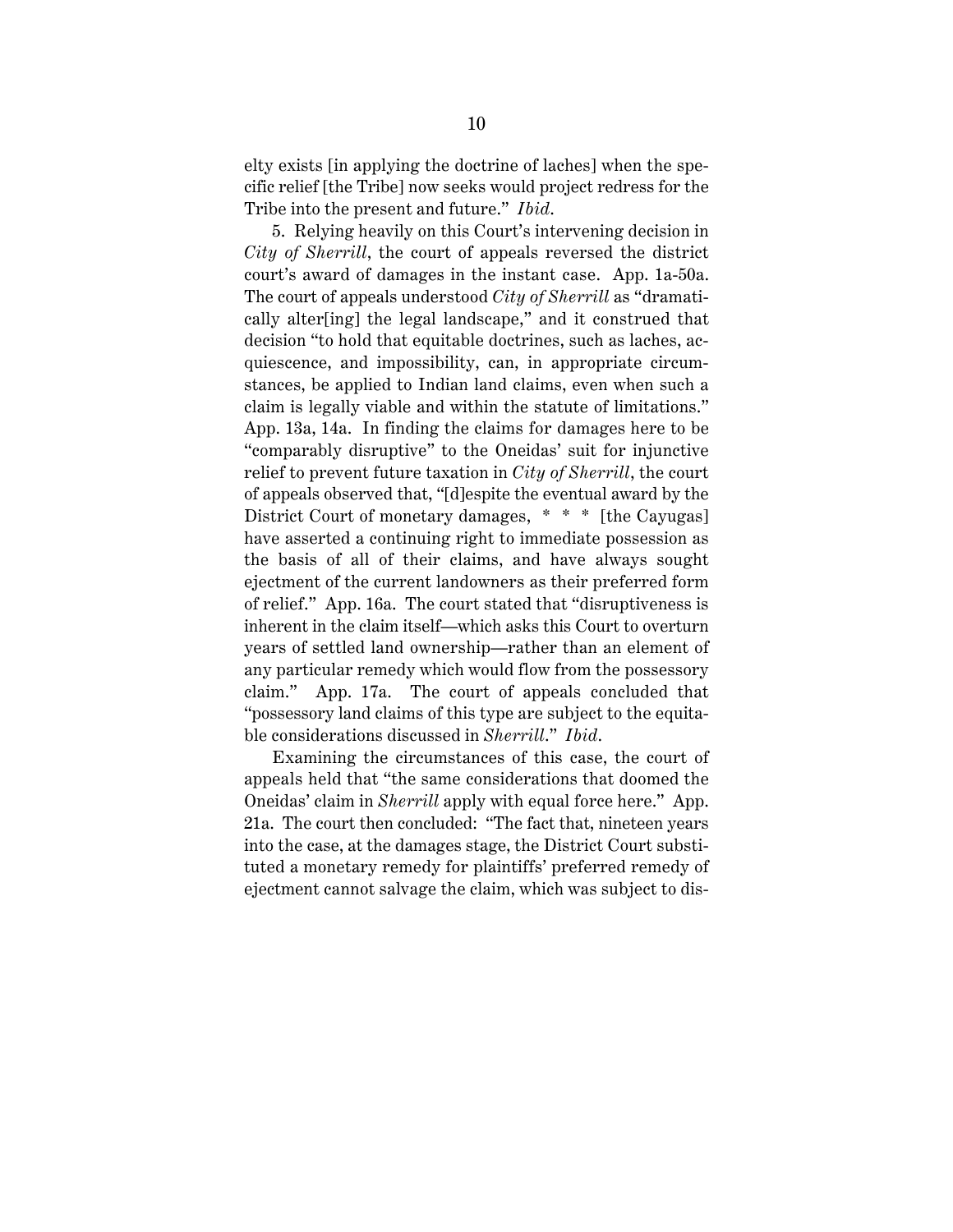missal *ab initio*." App. 22a (footnote omitted). The court of appeals further held that laches barred the claims asserted by the United States. App. 23a-26a. The court "recognize[d] that the United States has traditionally not been subject to the defense of laches," but it stated that "this does not seem to be a *per se* rule." App. 23a-24a. While declining to "set forth broad guidelines for when the doctrine might apply," the court of appeals concluded that the government's claims were barred by laches because the United States' delay was in the court's view "egregious," because Congress had not enacted a statute of limitations until "one hundred and fifty years after the cause of action accrued," and because "the United States intervened in this case to vindicate the interest of the [Cayugas], with whom it has a trust relationship," rather than to enforce sovereign rights. App. 24a-25a & n.8.

b. Judge Hall dissented in part. App. 28a-50a. Judge Hall read this Court's decision in *City of Sherrill* to confirm that ejectment of current occupants would be an inappropriate remedy in this case, but not to preclude the district court from awarding money damages. App. 28a. She emphasized that the Tribes had sought trespass damages from the outset of the suit and had never abandoned their claims for monetary relief. App. 28a-29a. Judge Hall further explained that "[t]he defense of laches pertains only to the remedy sought, not the cause of action itself," App. 35a, and that "there does not appear to be anything in the money damages award in this case that would be disruptive," App. 37a.

Judge Hall also concluded that, "[i]n the instant case, the United States pursues a right created by a federal statute and proceeds in its sovereign capacity and, as such, is not subject to a laches defense." App. 39a-40a; see App. 39a-45a. In that regard, she noted that Congress has enacted a statute of limitations (28 U.S.C. 2415) that applies to the damages claims at issue here. App. 44a. She further explained that, "insofar as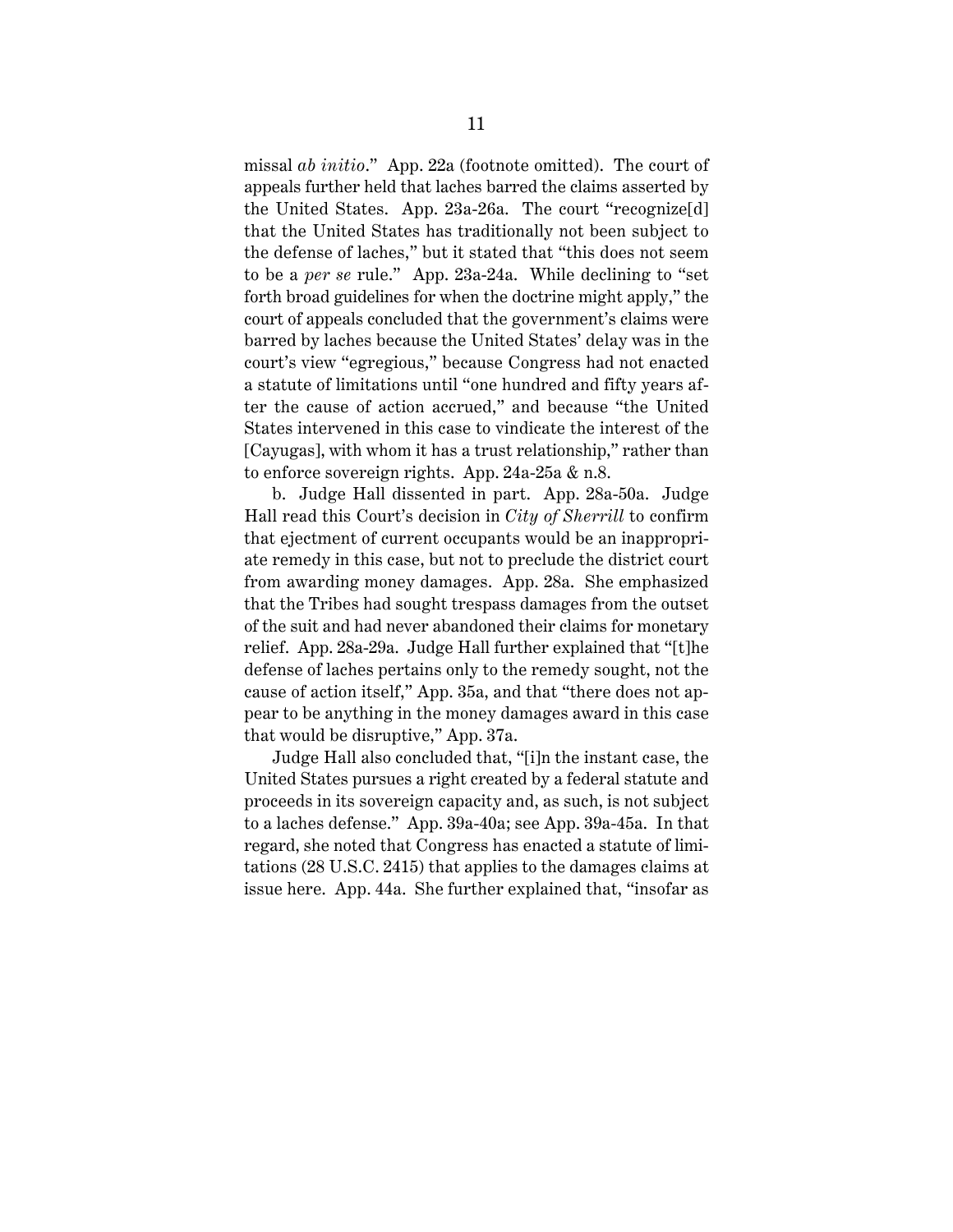it acts on behalf of Indian tribes, the United States acts to protect a public interest, entirely dissimilar from the private interest served where the United States pursues an action based on its purely commercial endeavors." *Ibid*.

### **REASONS FOR GRANTING THE PETITION**

More than 20 years ago, this Court in *Oneida II* held that the Oneida Nation could maintain a federal common-law action for damages based on the acquisition of its land by the State of New York in 1795 in violation of federal law. After careful consideration of the governing law, including statuteof-limitations provisions enacted by Congress specifically to preserve such claims, this Court concluded that neither the defendants in that case nor the Court itself had "found any applicable statute of limitations or other relevant legal basis for holding that the Oneidas' claims are barred or otherwise have been satisfied." 470 U.S. at 253. A number of tribal land cases have proceeded in reliance on *Oneida II* and have consumed an extraordinary amount of party, attorney, and judicial time and resources (including the resources of the federal government) during the past two decades.

The Court in *City of Sherrill* specifically disavowed any intent to "disturb [its] holding in *Oneida II*." 125 S. Ct. at 1494. Notwithstanding this Court's express refusal to overrule its own precedent, however, the court of appeals invoked *City of Sherrill* in holding that the Cayugas' damages claims—claims functionally indistinguishable from those that the Court in *Oneida II* permitted to go forward—were "subject to dismissal *ab initio*." App. 22a. The practical effect of the Second Circuit's decision is to "disturb [this Court's] decision in *Oneida II*." The decision below deprives the Cayugas and similarly-situated Tribes of *any* remedy for the State's unlawful acquisition of their lands and renders superfluous the protracted litigation that was the natural and foreseeable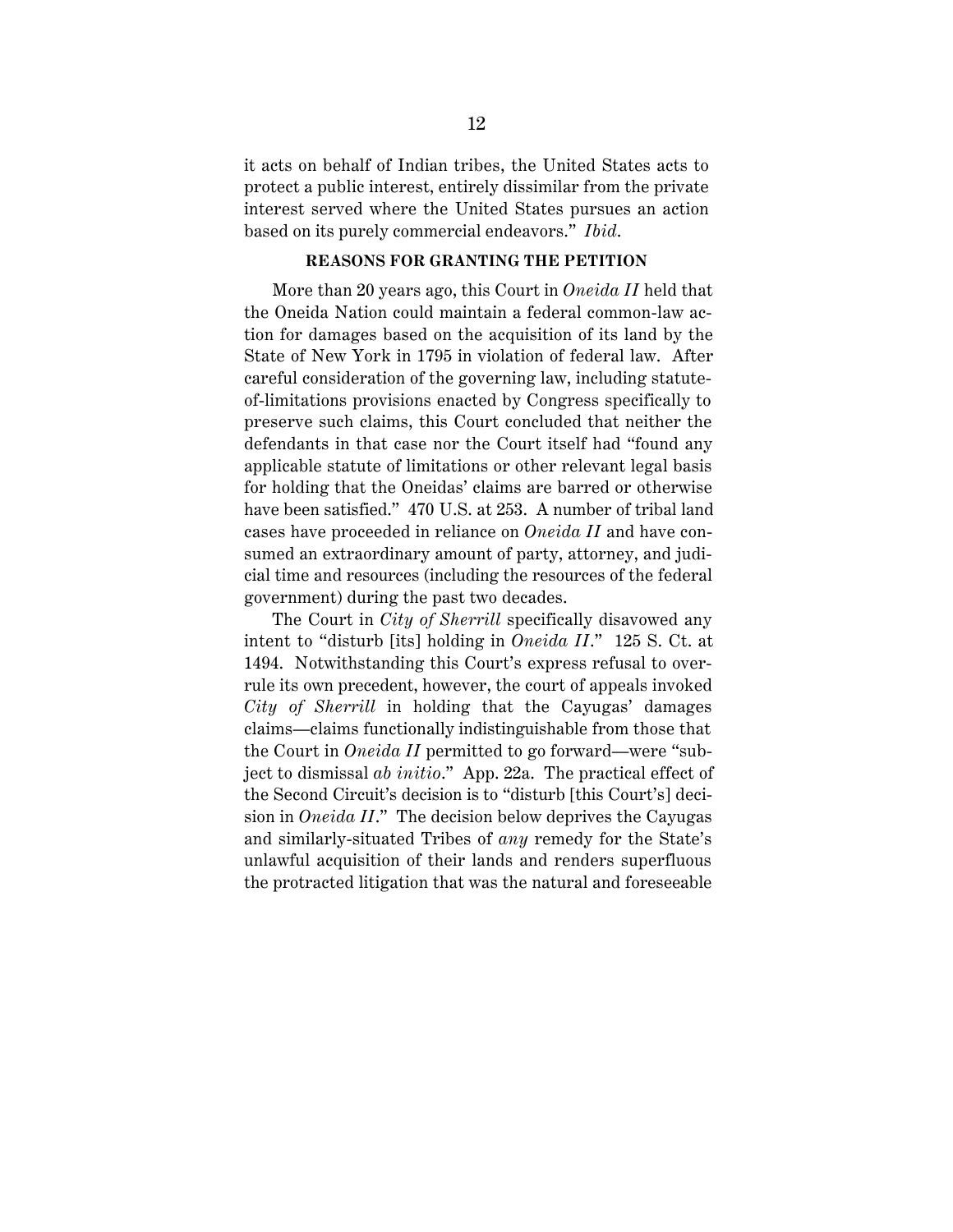consequence of this Court's earlier ruling in *Oneida II*. In light of the gravity of the wrongs alleged and proved in this and similar cases, the substantial interest in affording a remedy to the Tribes that suffered those wrongs, and the significant resources consumed in the litigation of tribal land claims in the State of New York in reliance on this Court's decision in *Oneida II*, the proper reconciliation of the decisions in *Oneida II* and *City of Sherrill* should be determined by this Court rather than by a divided panel of the court of appeals.

Even apart from its inconsistency with this Court's decisions in *Oneida II* and *City of Sherrill*, the court of appeals' analysis is deeply flawed. The court held the land claims here to be barred by the equitable defense of laches notwithstanding the legal character of the underlying ejectment action and of the damages remedy awarded by the district court, the enactment by Congress of detailed limitations provisions under which the claims at issue here are expressly deemed to be timely, and the participation as a plaintiff of the United States in its sovereign capacity, which independently renders laches inapplicable. In light of the magnitude of the court of appeals' errors, the importance of the legal issues involved, the practical significance of these and similar land claims to Tribes and to the United States, and the reliance interests engendered by the decision in *Oneida II*, this Court's review is clearly warranted.

In the Trade and Intercourse Acts and the Treaty of Canandaigua, the United States committed the Nation to protecting the interests of the Cayugas and other New York Indian Nations in their lands. This Court should ensure that the United States is able to honor that commitment by affording some measure of recompense for New York's clear violation of that undertaking.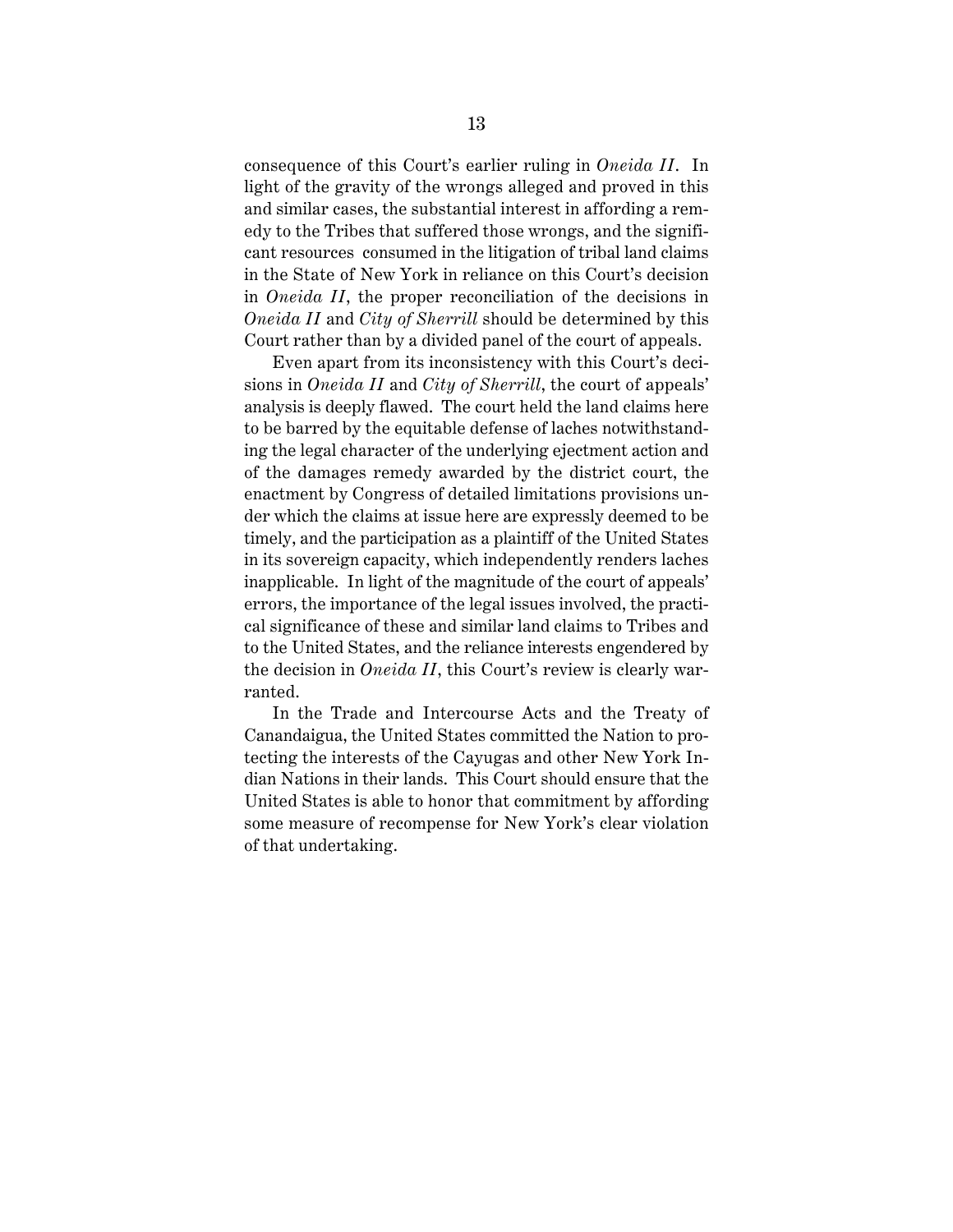### **A. The Decision Below Conflicts With This Court's Decisions In** *Oneida II* **And** *City Of Sherrill*

The Court in *Oneida II* squarely rejected the contention that a borrowed state limitations period should govern tribal land claims such as those at issue here. 470 U.S. at 240-244; cf. pp. 21-25, *infra*. Because the defendants in that case had abandoned the defense of laches on appeal, the Court did not definitively rule on the availability of that defense. See 470 U.S. at 244-245. The Court observed, however, that "application of the equitable defense of laches in an action at law would be novel indeed," *id*. at 244 n.16, and it identified other respects in which recognition of that defense in the context of tribal land claims appeared inconsistent with federal law and policy, see *id*. at 244-245 n.16.

In particular, the Court noted its prior observation that "the equitable doctrine of laches \* \* \* cannot properly have application to give vitality to a void deed and to bar the rights of Indian wards in lands subject to statutory restrictions." *Oneida II*, 470 U.S. at 244 n.16 (quoting *Ewert* v. *Bluejacket*, 259 U.S. 129, 138 (1922)). The Court also noted that its prior decisions indicated that extinguishment of Indian title requires a sovereign act, *id*. at 244-245 n.16 (citing *Oneida I*, 414 U.S. at 670, and *United States* v. *Candelaria*, 271 U.S. 432, 439 (1926)), and that "the statutory restraint on alienation of Indian tribal land adopted by the Nonintercourse Act of 1793 is still the law," *id*. at 245 n.16 (citing 25 U.S.C. 177). Indeed, Section 177 provides that "[n]o purchase  $* * *$ lands \* \* \* from any Indian nation or tribe of Indians, shall be of any validity in law or equity, unless the same be made by treaty or convention entered into pursuant to the Constitution." Those principles are fully applicable here.

In the instant case, however, the court of appeals concluded that this Court's decision in *City of Sherill* "has dramatically altered the legal landscape against which we con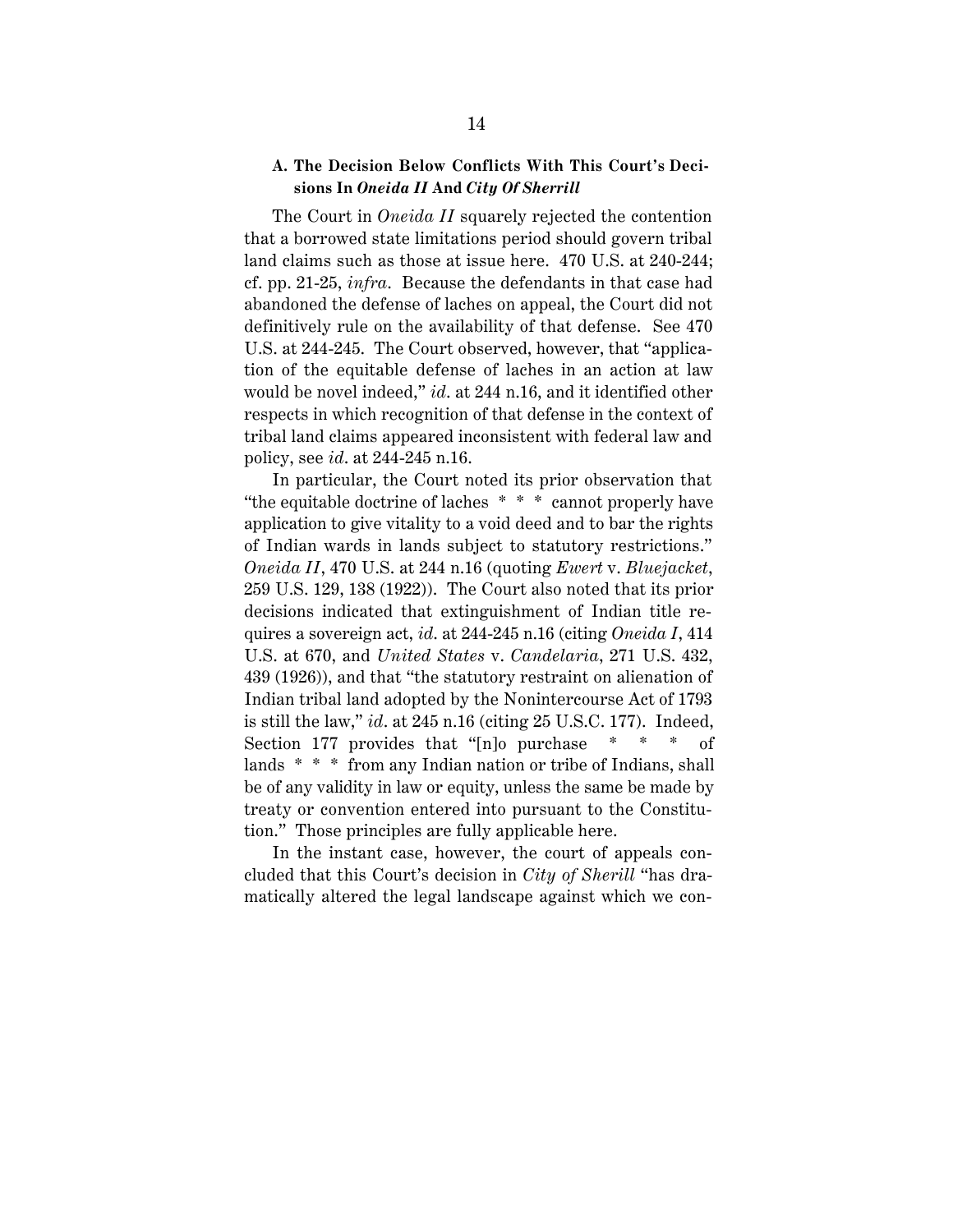sider plaintiffs' claims." App. 13a. That is incorrect. The Court in *City of Sherrill* discussed *Oneida II* at some length, and it took pains to distinguish rather than to repudiate its earlier ruling. And because even a large one-time damages award will not affect either the occupancy or the governance of the relevant lands on a prospective basis, the district court's remedial order will not entail the sort of practical disruption that concerned the Court in *City of Sherrill*.

1. In discussing the significance of *Oneida II* for the Tribe's claim of a tax immunity in *City of Sherrill*, the Court observed that, "[w]hen the Oneidas came before this Court 20 years ago in *Oneida II*, they sought money damages only. \* \* \* The Court reserved for another day the question whether 'equitable considerations' should limit the relief available to the present-day Oneidas." 125 S. Ct. at 1489 (quoting *Oneida II*, 470 U.S. at 253 n.27). After emphasizing the distinction between the identification of a substantive right or obligation and the selection of an appropriate remedy, see *ibid*., the Court explained that, in *City of Sherrill* itself, the plaintiff Tribe had sought "declaratory and injunctive relief recognizing its present and future sovereign immunity from local taxation on parcels of land the Tribe purchased in the open market, properties that had been subject to state and local taxation for generations." *Ibid*. The Court concluded that "'standards of federal Indian law and federal equity practice' preclude the Tribe from rekindling embers of sovereignty that long ago grew cold." *Id*. at 1489-1490 (quoting *Oneida Indian Nation* v. *County of Oneida*, 199 F.R.D. 61, 90 (N.D.N.Y. 2000)). Far from casting doubt on its earlier conclusion that the Tribe in *Oneida II* was entitled to pursue a damages action for the wrongful conversion of tribal lands, the Court in *City of Sherrill* distinguished *Oneida II* on the ground that the suit in *City of Sherrill* involved a fundamen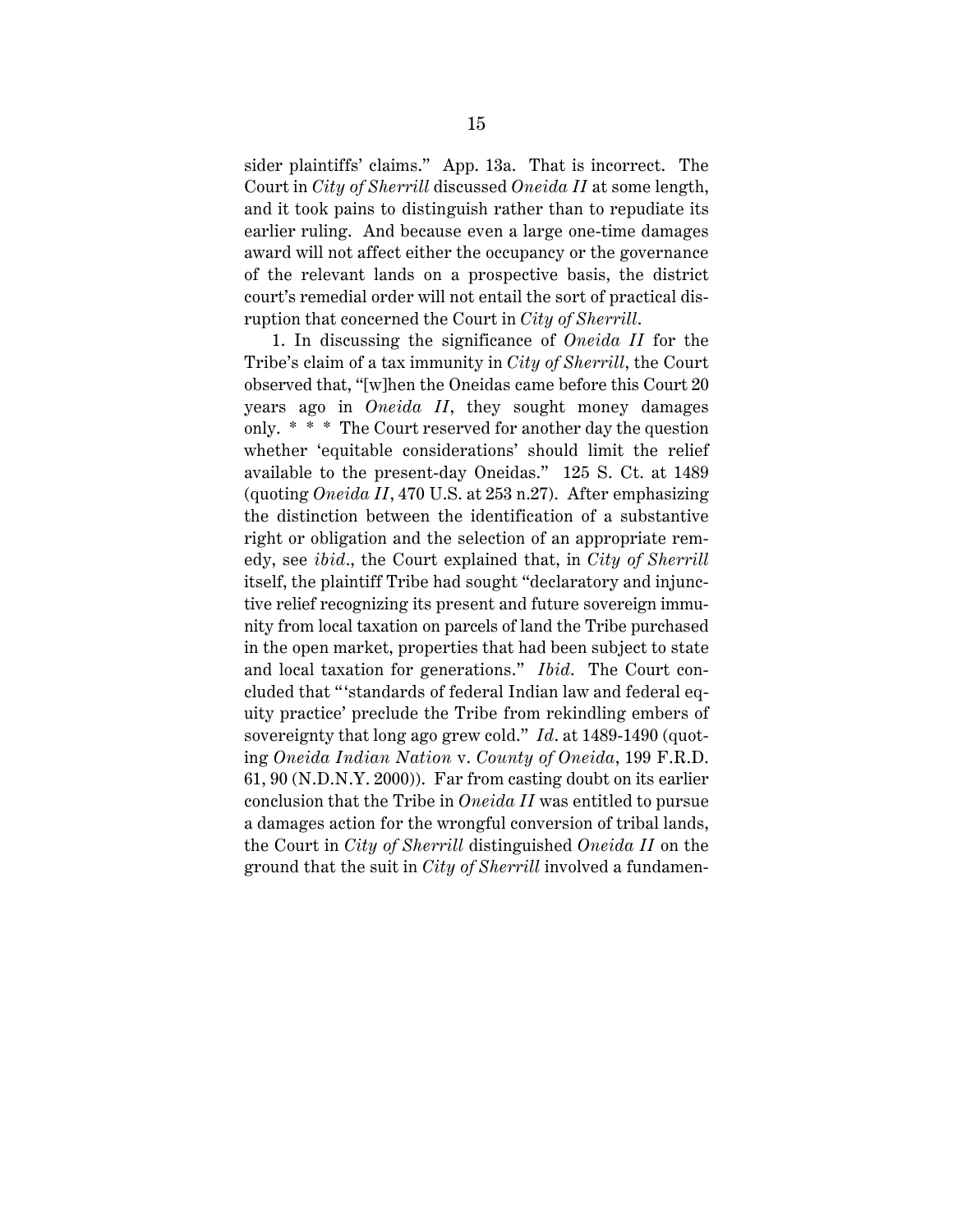tally different remedy having more problematic prospective implications.

Indeed, the Court in *City of Sherrill* quoted an Oneida land-claim decision written by the same district judge who presided over this case. In the Oneida land-claim litigation, as in this case, the district court denied an ejectment remedy, while expressly recognizing that the plaintiff Tribe could obtain monetary damages from parties other than private landowners. See *Oneida Indian Nation*, 199 F.R.D. at 70-95. As this Court noted with apparent approval, the district court thus "transcend[ed] the theoretical" and adopted "a pragmatic approach." *City of Sherrill*, 125 S. Ct. at 1488 (quoting 199 F.R.D. at 92); see *id*. at 1489-1490, 1493. The Court in *City of Sherrill* also relied (see *id*. at 1491-1493) on two Indian-law precedents of this Court holding that damages would be available even though—indeed, *because*—recovery of the subject lands would not. See *Yankton Sioux Tribe of Indians* v. *United States*, 272 U.S. 351, 357-359 (1926); *Felix* v. *Patrick*, 145 U.S. 317, 334 (1892).

Later in its opinion, the Court in *City of Sherrill* made that point even more explicit, stating that "the question of damages for the Tribe's ancient dispossession is not at issue in this case, and we therefore do not disturb our holding in *Oneida II*." 125 S. Ct. at 1494. The Court repeated its observation in *Oneida II* that "application of a nonstatutory time limitation in an action for *damages* would be 'novel.'" *Id*. at 1494 n.14 (quoting 470 U.S. at 244 n.16) (emphasis added); see *id*. at 1489. But the Court found that "[n]o similar novelty exists when the specific relief [the Tribe] now seeks would project redress for the Tribe into the present and future." *Ibid*.

2. In assessing the potential for disruption that the suit in *City of Sherrill* would entail, the Court did not emphasize the financial consequences of the Tribe's claim of immunity from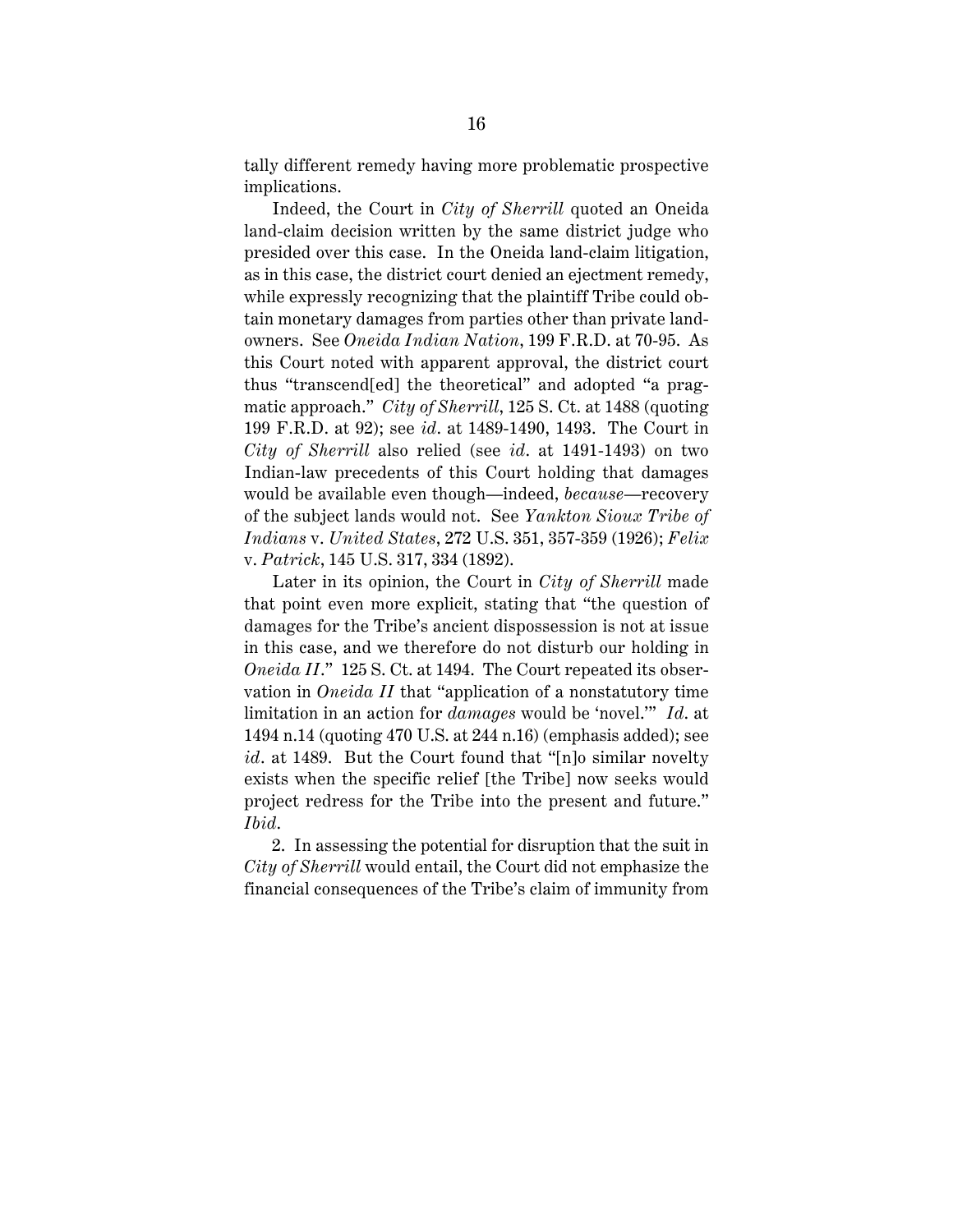state and local property taxes. The focus of the Court's concern was on prospective issues of sovereignty, not on the monetary impact of the suit. The Court stated that, "[i]f [the Tribe] may unilaterally reassert sovereign control and remove these parcels from the local tax rolls, little would prevent the Tribe from initiating a new generation of litigation to free the parcels from local zoning or other regulatory controls that protect all landowners in the area." 125 S. Ct. at 1493. The Court found that "[a] checkerboard of alternating state and tribal jurisdiction in New York State—created unilaterally at [the Tribe's] behest—would seriously burden the administration of state and local governments and would adversely affect landowners neighboring the tribal patches." *Ibid*. (brackets and internal quotation marks omitted); see *id*. at 1492 ("When a party belatedly asserts a right to present and future sovereign control over territory, longstanding observances and settled expectations are prime considerations."). The Court concluded that the passage of time and concomitant changes within the relevant geographic area "render inequitable the piecemeal shift *in governance* this suit seeks unilaterally to initiate." *Id*. at 1494 (emphasis added).

In the instant case, by contrast, affirmance of the district court's damages award would entail no incursion on the State's ongoing exercise of governing authority. Nor could the award plausibly be regarded as the precursor to some future lawsuit through which the Cayugas might attempt to reassert sovereignty over the relevant lands. To the contrary, the award of damages for the current fair market value of the lands was intended to provide a final resolution of the Tribes' claims for the prior wrongful conversion, and it was premised on the district court's determination that the tribal plaintiffs cannot equitably be restored to possession of the property. The rationale for the Court's decision in *City of Sherrill* is therefore wholly inapplicable here.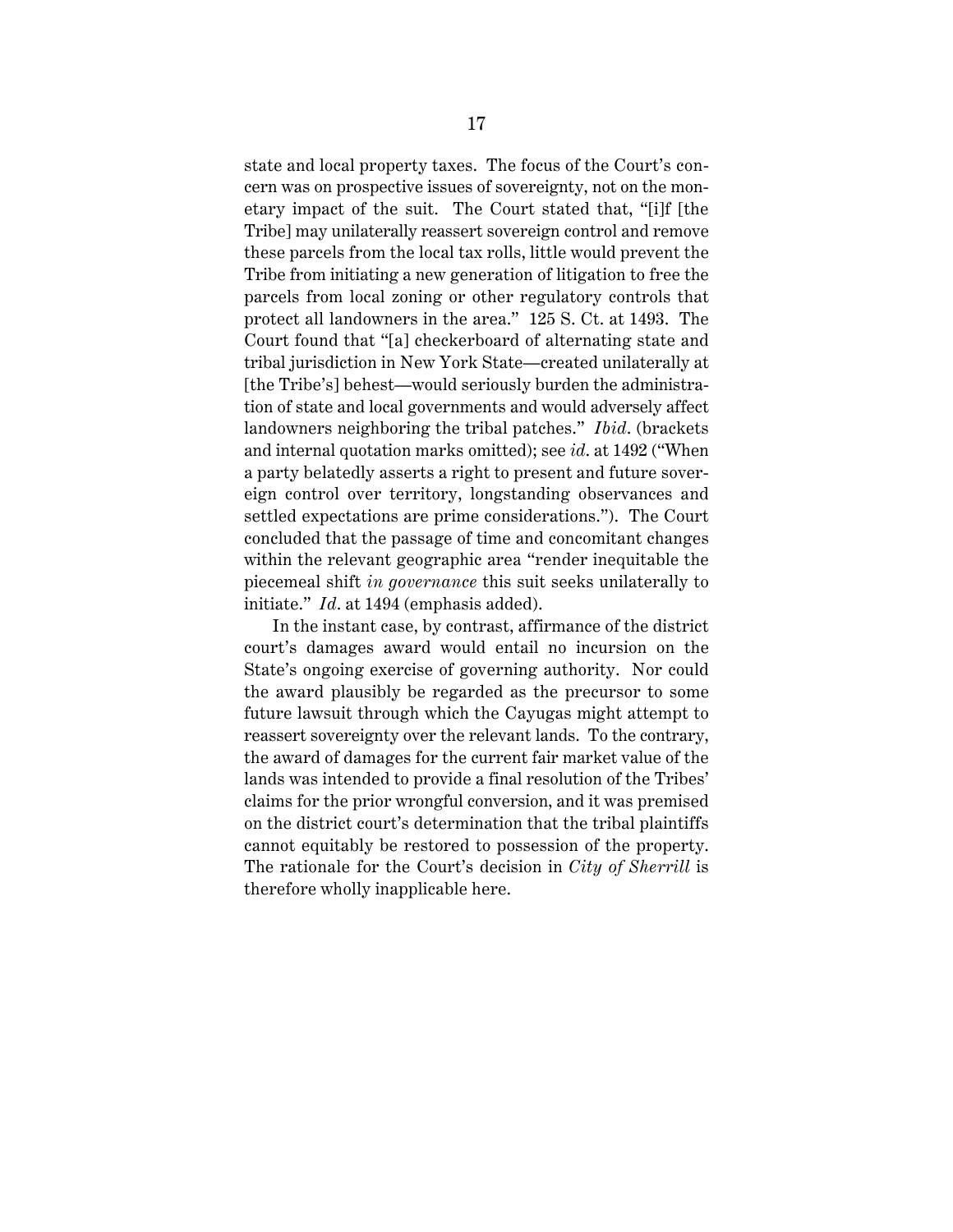3. In holding that the Cayugas' claims are properly analogized to those involved in *City of Sherrill*, the court of appeals focused not on the damages remedy actually awarded by the district court, but on the more far-reaching relief requested in the Tribes' complaints, which predated by decades the Court's decision in *City of Sherrill*. See App. 16a ("[P]laintiffs have asserted a continuing right to immediate possession as the basis of all of their claims, and have always sought ejectment of the current landowners as their preferred form of relief."); App. 17a ("Under the *Sherrill* formulation, this type of possessory land claim—seeking possession of a large swath of central New York State and the ejectment of tens of thousands of landowners—is indisputably disruptive."). The court of appeals concluded that the district court's later "substitut[ion of] a monetary remedy for plaintiffs' preferred remedy of ejectment cannot salvage the claim, which was subject to dismissal *ab initio*." App. 22a (footnote omitted). That analysis is fundamentally misguided.

a. As Judge Hall noted in dissent (App. 28a-29a), the Tribes' complaints sought from the outset, as one element of relief, an award of "trespass damages in the amount of the fair rental value for each portion of the subject land." C.A. App. A228, A348. Such damages would logically be awarded in addition (rather than as an alternative) to an ejectment remedy, since ejectment of the lands' current occupants would not have compensated the Tribes for losses suffered during the period when they were out of possession. Thus, the fairrental-value component of the ultimate damages award was not a "substitute[] \* \* \* for plaintiffs' preferred remedy of ejectment" (App. 22a); it was instead a discrete element of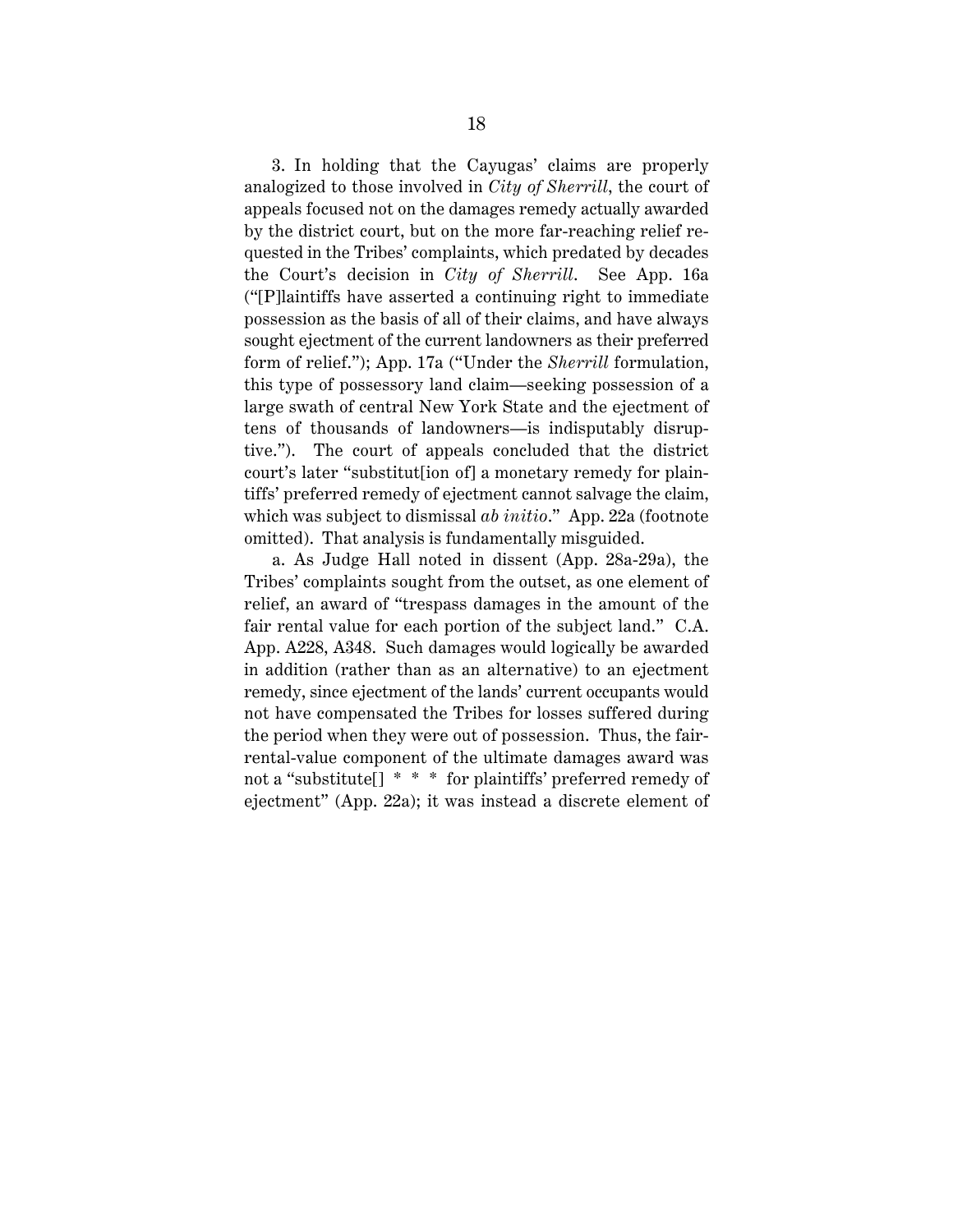relief that the Tribes had requested from the outset of the  $case.<sup>1</sup>$ 

b. The bulk of the damages award in this case (before the addition of prejudgment interest) represented the jury's assessment of the current market value of the land in its unimproved condition. That element of damages is properly characterized as a substitute for an ejectment remedy, and the Tribes' complaints did not specifically identify such damages as a potential alternative to an order restoring the Tribes to possession (though those complaints did request "such other and further relief as the Court deems just," C.A. App. A229, A359).

It is a well-settled principle of federal civil procedure, however, that "a meritorious claim will not be rejected for want of a prayer for appropriate relief." *Holt Civic Club* v. *City of Tuscaloosa*, 439 U.S. 60, 66 (1978); see Fed. R. Civ. P. 54(c) ("Except as to a party against whom a judgment is entered by default, every final judgment shall grant the relief to which the party in whose favor it is rendered is entitled, even if the party has not demanded such relief in the party's pleadings."). The court of appeals cited no authority for its conclusion that the Tribes' initial request for a remedy later found to be inappropriate rendered their complaints "subject to dismissal *ab initio*" (App. 22a), and the court's analysis is contrary to established federal pleading rules. So long as

*Oneida I*, 414 U.S. at 683.

<sup>&</sup>lt;sup>1</sup> There is nothing novel or anomalous about the entry of a damages award in an ejectment action. In his concurring opinion in *Oneida I*, then-Justice Rehnquist described a similar claim as follows:

<sup>[</sup>T]he complaint in this action is basically one in ejectment. Plaintiffs are out of possession; the defendants are in possession, allegedly wrongfully; and the plaintiffs claim damages because of the allegedly wrongful possession. These allegations appear to meet the pleading requirements for an ejectment action as stated in *Taylor* v. *Anderson*, 234 U.S. 74 (1914).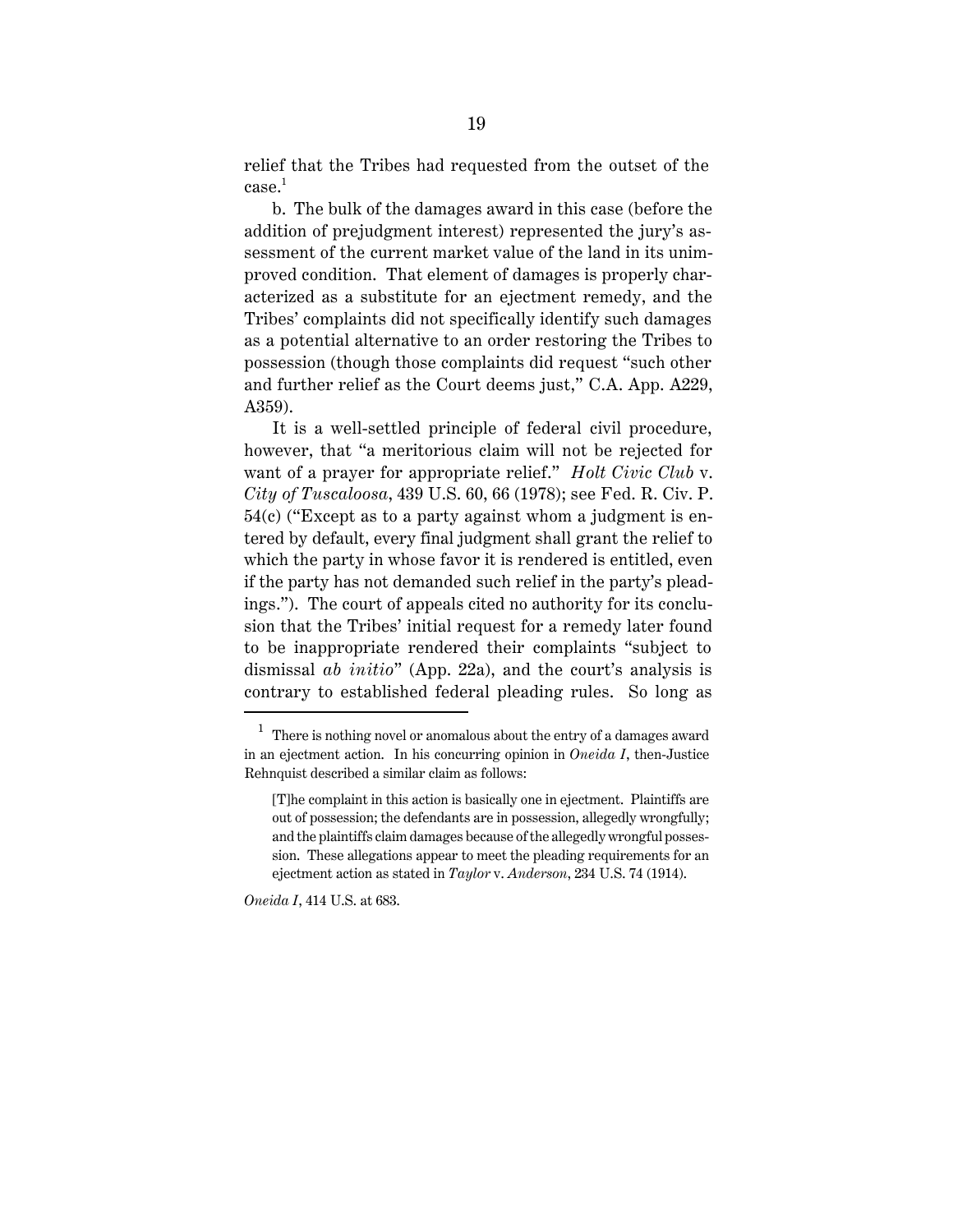damages for the current market value of the land are an otherwise appropriate element of relief for the wrongful conversion of tribal property, the Tribes' initial failure specifically to request such damages as an alternative to their preferred remedy of ejectment neither provided a basis for dismissing their suit at the outset nor precluded the district court from entering a monetary award at the conclusion of the case.<sup>2</sup>

c. The court of appeals' approach is inconsistent with this Court's decisions in both *Oneida II* and *City of Sherrill*. In *Oneida II*, the Court reserved the question "whether equitable considerations should limit the relief available to the" plaintiff Tribes during "the final disposition of th[e] case." 470 U.S. at 253 n.27. The Court thus recognized that the Tribes might not ultimately obtain the full relief requested in their complaint. The Court nevertheless affirmed the court of appeals' "finding of liability under federal common law." *Id*. at 253. The court of appeals' conclusion in this case that the Cayugas' request for an ejectment remedy rendered their suit "subject to dismissal *ab initio*" (App. 22a) cannot be reconciled with that holding.

<sup>2</sup> Indeed, in an opinion in this case issued in 1983, the district court emphasized that "should plaintiffs ultimately prevail the utmost circumspection and restraint will be employed in fashioning an appropriate remedy." App. 485a. The court observed, however, that "the fact that a particular remedy sought may be unavailable or impractical as too disruptive or unfair does not render a lawsuit unjusticiable, so long as there is some form of relief that the Court could fashion." *Ibid*. The court further noted that, in the then-ongoing Oneida land-claim litigation, the "plaintiffs were awarded historically adjusted monetary damages as compensation for the illegal alienation of their land." *Ibid*. Thus, the district court's ultimate decision to award money damages as a substitute for an ejectment remedy was not (as the court of appeals suggested) an eleventh-hour reversal of field. Rather, the district court expressly recognized from the outset of the case that the Cayugas, if successful on the merits of their suit, might receive monetary relief rather than an order restoring them to possession of the subject lands.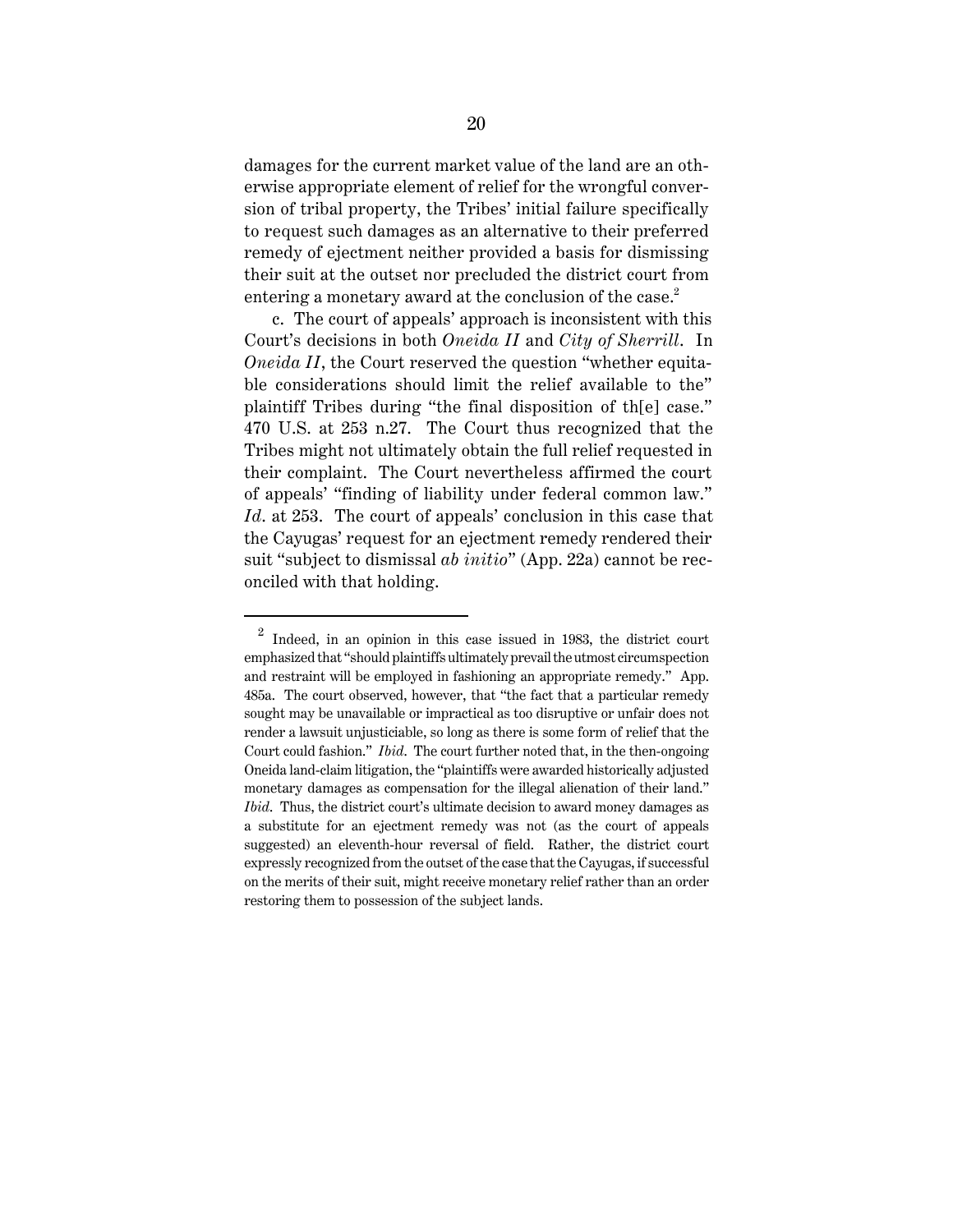The court of appeals also ignored this Court's pointed admonition in *City of Sherrill* (125 S. Ct. at 1489) that questions concerning the substantive scope of a plaintiff's rights or a defendant's obligations differ fundamentally from questions concerning the selection of an appropriate remedy after a breach of law has been established. In reversing the district court's award of trespass damages, the court of appeals stated that, "because plaintiffs are barred by laches from obtaining an order conferring possession in ejectment, no basis remains for finding such constructive possession or immediate right of possession as could support the damages claimed." App. 23a. Contrary to the court of appeals' analysis, the district court's refusal to restore the Tribes to actual possession of the relevant lands, based on the court's determination that equitable factors precluded ejectment of the lands' current occupants, is in no way inconsistent with the Tribes' contention that their *right* to possession has been violated. The court of appeals' rationale for reversing the award of trespass damages reflects the very conflation of liability and remedial questions against which the Court in *City of Sherrill* warned.

## **B. The Decision Below Conflicts With Congress's Judgment, Reflected In A Series Of Limitations Acts, That Claims Like These Should Be Permitted To Go Forward**

The court of appeals' invocation of laches as a basis for dismissal of these suits is particularly inappropriate because Congress has precisely defined the circumstances under which damages claims concerning Indian lands will be treated as time-barred. In 1966, Congress enacted Pub. L. No. 89- 505, 80 Stat. 304 (28 U.S.C. 2415), which "provided a special limitations period of 6 years and 90 days for contract and tort suits for damages brought by the United States on behalf of Indians. The statute stipulated that claims that accrued prior to its date of enactment, July 18, 1966, were deemed to have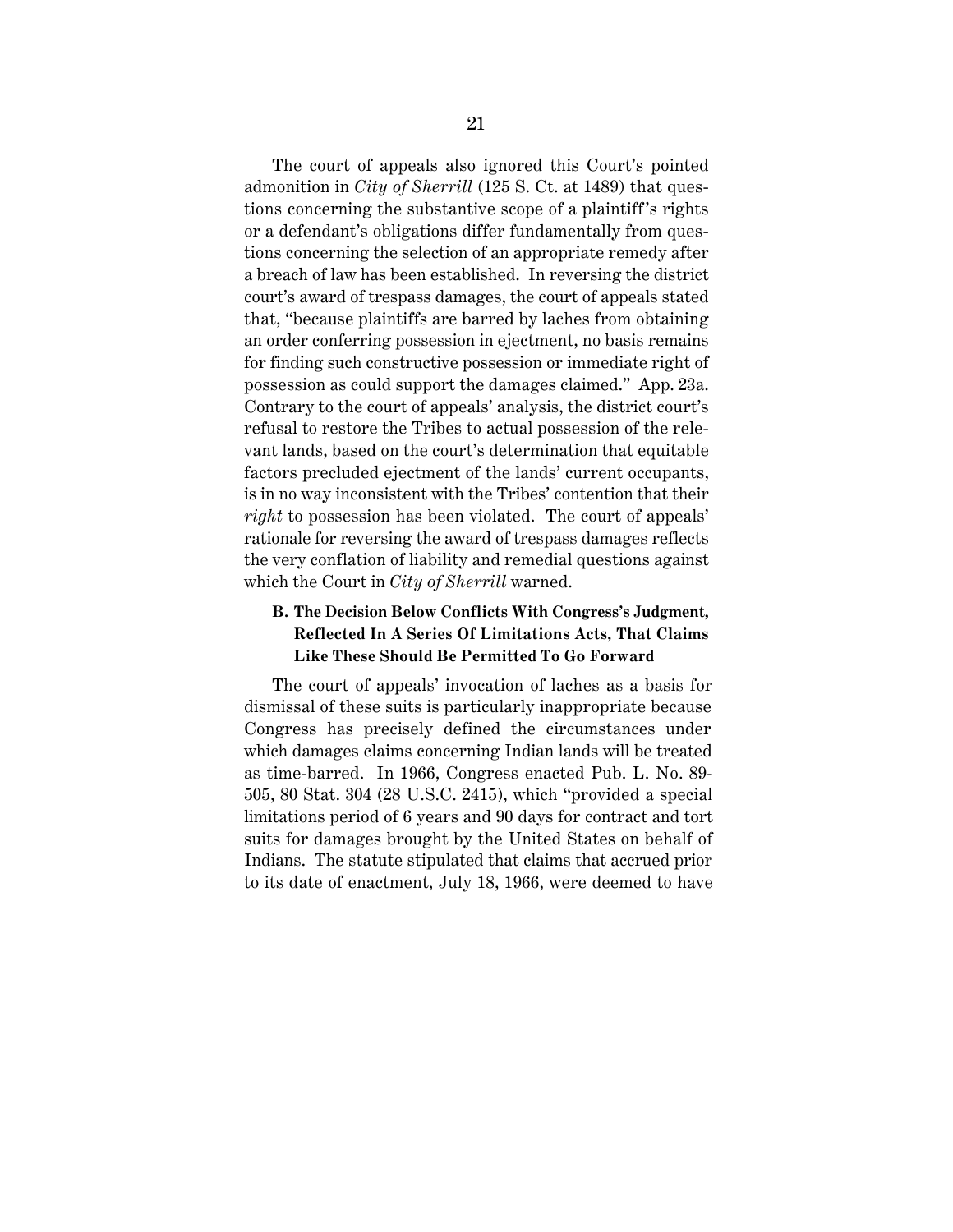accrued on that date." *Oneida II*, 470 U.S. at 241-242 (citations omitted); see  $28 \text{ U.S.C. } 2415(a)$ , (b), and (g). On four subsequent occasions, "Congress extended the time within which the United States could bring suits on behalf of the Indians." *Oneida II*, 470 U.S. at 242.

Those legislative efforts culminated in the Indian Claims Limitation Act of 1982, Pub. L. No. 97-394, 96 Stat. 1976 (1982 Act), which "established a system for the final resolution of pre-1966" Indian land claims. *Oneida II*, 470 U.S. at 243. The 1982 Act directed the Secretary of the Interior to prepare and publish in the *Federal Register* two lists of Indian claims that could potentially be affected by the limitations provisions of 28 U.S.C. 2415. See 1982 Act §§ 3-4, 96 Stat. 1977-1978. Those lists were published on March 31 and November 7, 1983, see 48 Fed. Reg. 13,698, 51,204, and the Cayuga land claim was included on the first list, see *id*. at 13,920.

The 1982 Act established new limitations periods whose operation depends on the Secretary's listing decisions and on his subsequent assessment as to the suitability of particular claims for litigation. With respect to contract and tort suits brought by the United States, the 1982 Act amended 28 U.S.C. 2415(a) and (b), which now state that any right of action on a claim included on one of the lists

shall be barred unless the complaint is filed within (1) one year after the Secretary of the Interior has published in the Federal Register a notice rejecting such claim or (2) three years after the date the Secretary of the Interior has submitted legislation or legislative report to Congress to resolve such claim.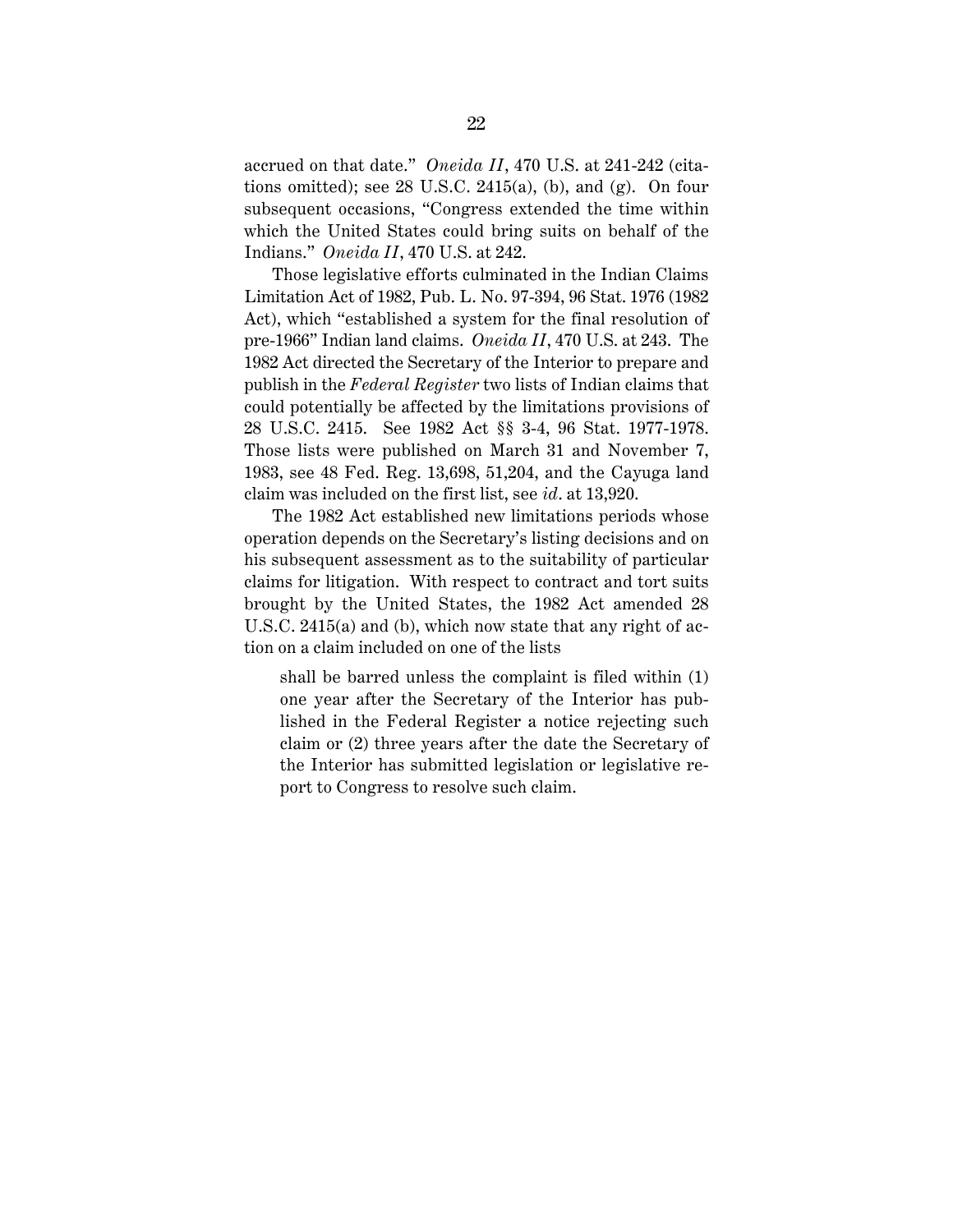28 U.S.C. 2415(a) and (b).<sup>3</sup> With respect to suits brought by the Tribes themselves, the 1982 Act similarly provides that a claim included on one of the lists will be barred unless suit is filed within one year after the Secretary has rejected the claim for litigation, see  $\S$  5(b)-(c), 96 Stat. 1978, or within three years after the Secretary has submitted a proposed legislative resolution to Congress, see § 6, 96 Stat. 1978.<sup>4</sup>

Thus, for claims that were listed by the Secretary pursuant to the 1982 Act, Congress has established an express statutory limitations period that is not triggered unless and until the Secretary formally determines that a particular claim is not suitable for litigation and/or submits a proposed legislative resolution to Congress. "So long as a listed claim is neither acted upon nor formally rejected by the Secretary, it remains live." *Oneida II*, 470 U.S. at 243. Because the Secretary included the Cayuga claim on the first of the lists prepared and published in accordance with the 1982 Act, and did not subsequently identify the claim as unsuitable for litigation or propose a legislative resolution, the complaints of the Tribes and of the United States were filed within the limitations period enacted by Congress.

"Laches within the term of the statute of limitations is no defense at law." *United States* v. *Mack*, 295 U.S. 480, 489 (1935). Respect for that principle is particularly appropriate here. More difficult issues conceivably might be posed by a case that, while literally encompassed by the terms of a statutory limitations period, involved a form and degree of delay

 $^3 \;$  Congress further provided in Section 2415 that "[n]othing herein shall be deemed to limit the time for bringing an action to establish the title to, or the right of possession of, real and personal property." 28 U.S.C. 2415(c); see *Oneida II*, 470 U.S. at 243-244 n.15.

<sup>4</sup> For claims that are not included on either of the two lists, the 1982 Act required that any suit be brought within 60 days after the publication of the second list. See 28 U.S.C. 2415(a) and (b); 1982 Act § 5(a), 96 Stat. 1978.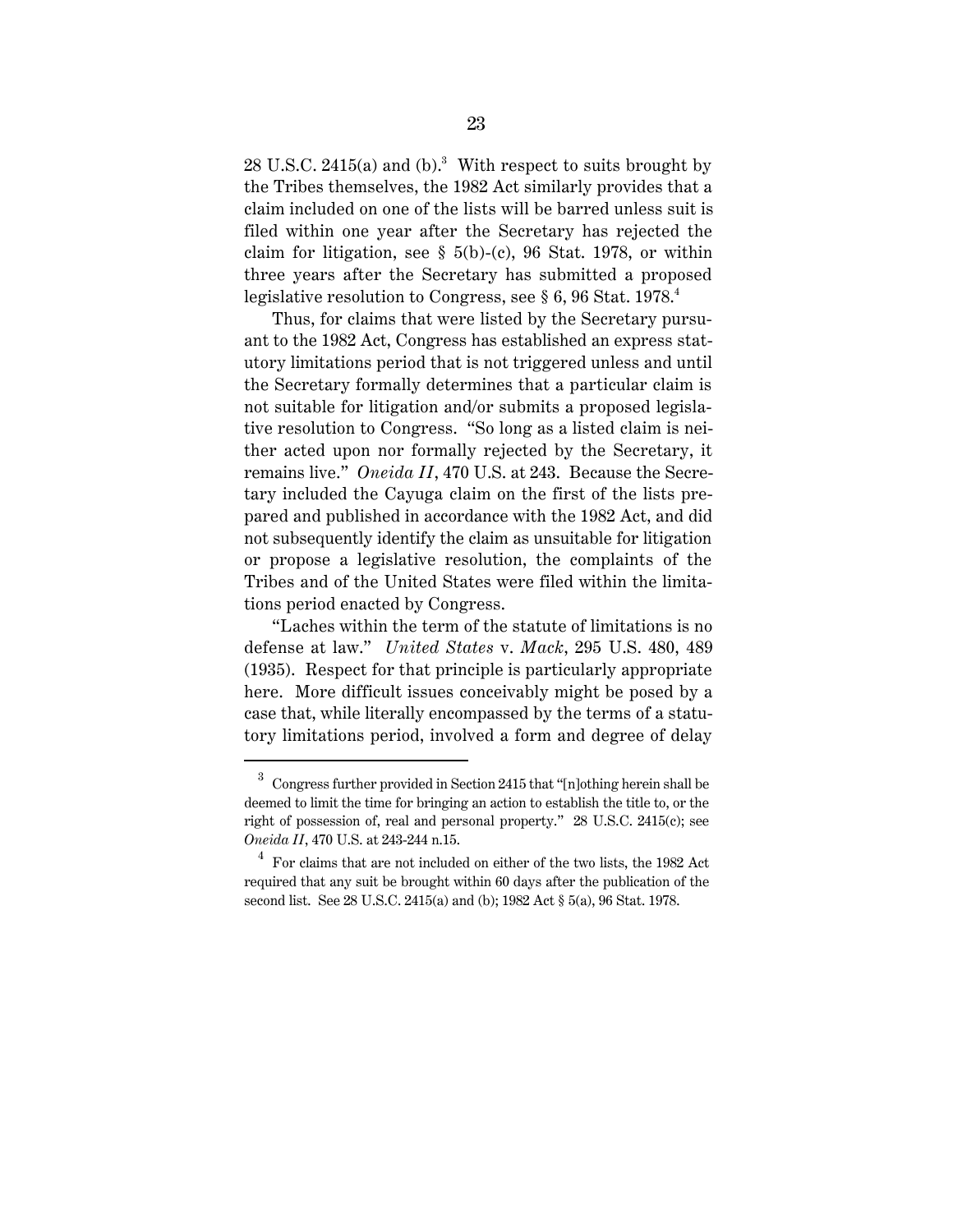and resulting prejudice that Congress could not have foreseen. In the instant case, however, the factors on which the court of appeals relied in finding laches to be applicable (see App. 21a) are not distinctive to the Cayuga claims, but are *characteristic* features of the suits that the 1982 Act and its statutory predecessors were intended to address. The legislative history accompanying the various extensions of the applicable limitations period shows that Congress was aware of the existence of ancient claims such as the one at issue here and intended to preserve them.<sup>5</sup>

The 1982 Act in particular reflects Congress's considered judgment as to the appropriate balance between the competing interests implicated by cases like this one. The 1982 Act established a detailed scheme under which the initial identification of potentially valid claims is entrusted to Executive Branch officials, after which a short (one-year) limitations period is triggered by an Executive Branch determination that a particular listed claim is unsuitable for litigation. With respect to the Cayugas' land claim, the Executive Branch has made no such determination but instead has intervened in the pending suits on behalf of the United States and in support of the Tribes. In ordering the land claims dismissed on the ground of laches, the court of appeals simply re-struck the balance between competing interests that Congress had fashioned, and it did so notwithstanding the Executive Branch's conclusion—reflected in the United States' filing of its com-

<sup>5</sup> See, *e.g.*, S. Rep. No. 1253, 92d Cong., 2d Sess. 2, 4-5 (1972); H.R. Rep. No. 375, 95th Cong., 1st Sess. 2-4, 6-7 (1977); H.R. Rep. No. 807, 96th Cong., 2d Sess. 9 (1980); S. Rep. No. 569, 96th Cong., 2d Sess. 3 (1980). Indeed, Congress passed the 1982 Act eight years after this Court held in *Oneida I* that suits like this one state claims arising under federal law. At the time of the 1982 Act's passage, moreover, Congress had already passed several settlement laws resolving tribal land claims in Maine and Rhode Island that stemmed from events occurring early in the Nation's history. See *Oneida II*, 470 U.S. at 253.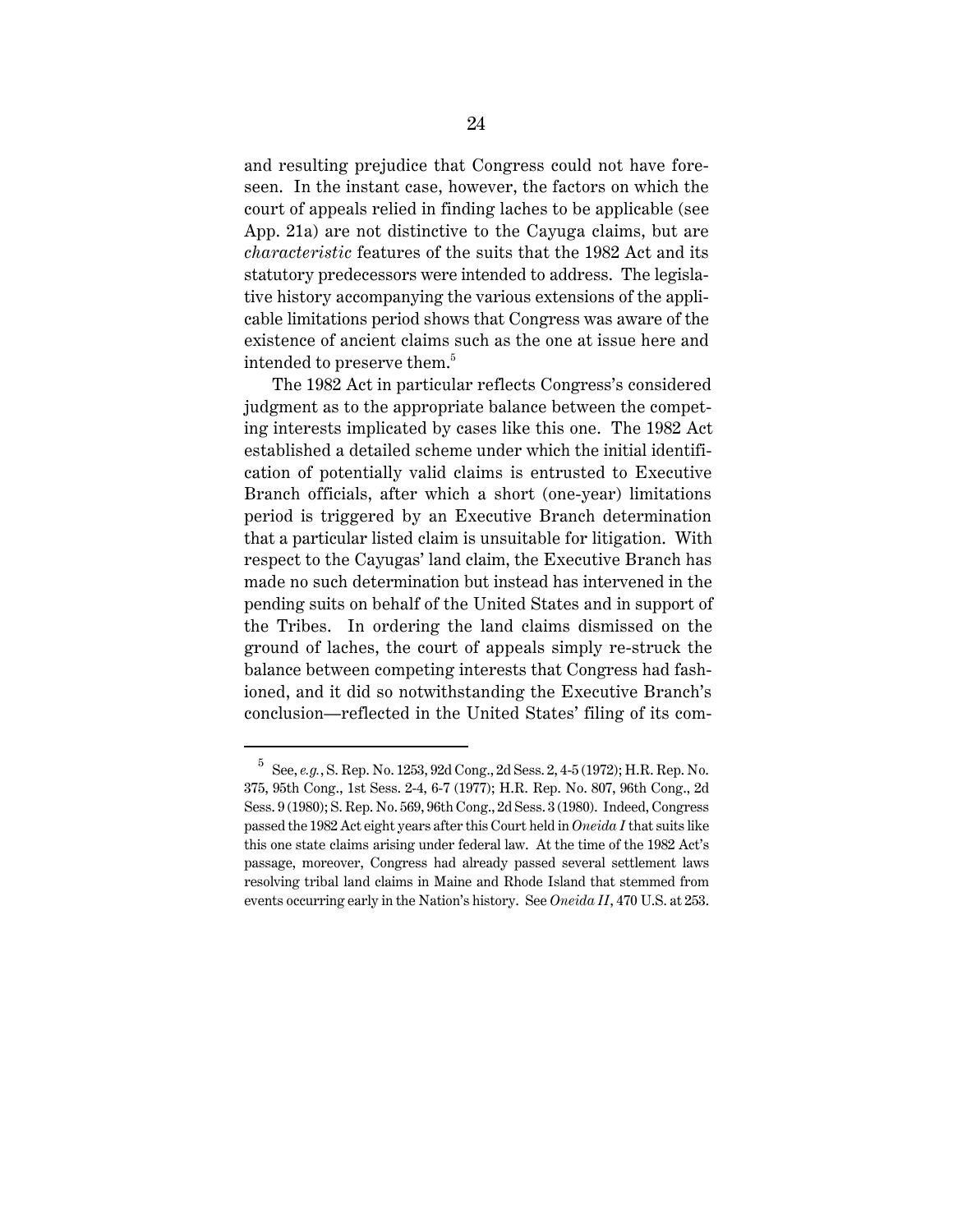plaint in intervention in 1992, and in the government's continued participation as a plaintiff during the ensuing years—that the suit should be allowed to go forward (and should be resolved in the Tribes' favor). Like the borrowing of a state statute of limitations that this Court disapproved in *Oneida II*, the court of appeals' invocation of laches as a ground for dismissal here is a "violation of Congress' will" as expressed in the 1982 Act and its statutory predecessors. See *Oneida II*, 470 U.S. at 244; cf. *United States* v. *Oakland Cannabis Buyers' Coop.*, 532 U.S. 483, 497 (2001) ("Courts of equity cannot, in their discretion, reject the balance that Congress has struck in a statute.").

## **C. The Court Of Appeals' Application Of Laches To The Claims Of The United States Is Particularly Unwarranted**

The court of appeals' application of laches to the claims brought by the United States is particularly unwarranted. This Court's precedents make clear that the United States is not subject to laches when acting in its sovereign capacity. See, *e.g.*, *United States* v. *California*, 332 U.S. 19, 39-40 (1947); *United States* v. *Summerlin*, 310 U.S. 414, 416 (1940); *United States* v. *Beebe*, 127 U.S. 338, 344 (1888). This Court has indicated in dictum that laches may apply to the federal government when the United States sues purely as a participant in commerce rather than as a sovereign actor. See *Clearfield Trust Co.* v. *United States*, 318 U.S. 363, 367, 369 (1943) (applying to the United States the rule that a drawee's failure to give prompt notice when it becomes aware of forgery may preclude recovery in court, on the ground that "[t]he United States as drawee of commercial paper stands in no different light than any other drawee"). But even assuming that dictum reflects an accurate statement of current law, it is wholly inapplicable here. In intervening in this action to redress violations of the Trade and Intercourse Act and the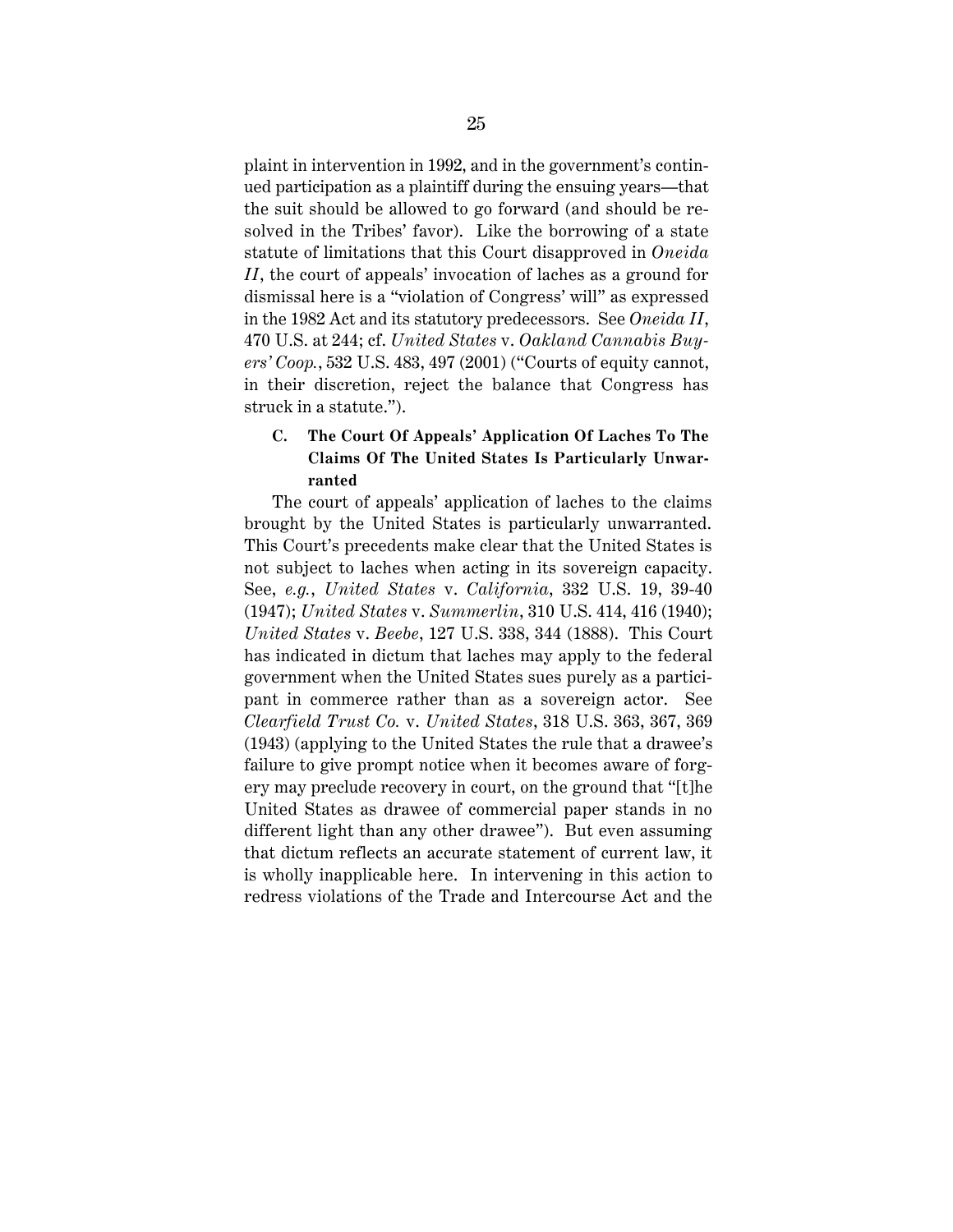Treaty of Canandaigua, the United States did not act to vindicate the sort of commercial interest that might form the basis for an analogous private suit. Rather, it fulfilled its sovereign responsibilities both as trustee for the Tribes and as guardian of the larger national interest.

In *Heckman* v. *United States*, 224 U.S. 413, 437 (1912), this Court explained, with specific reference to statutory restrictions on the alienation of Indian lands, that, "[w]hile relating to the welfare of the Indians, the maintenance of the limitations which Congress has prescribed as a part of its plan of distribution is distinctly an interest of the United States. \* \* \* Out of its peculiar relation to these dependent peoples sprang obligations to the fulfillment of which the national honor has been committed." The Court further observed that "[a] transfer of the allotments is not simply a violation of the proprietary rights of the Indian. It violates the governmental rights of the United States." *Id*. at 438 (internal quotation marks omitted); see *United States* v. *Minnesota*, 270 U.S. 181, 194 (1926) (interest of the United States in disputes concerning tribal land "arises out of its guardianship over the Indians and out of its right to invoke the aid of a court of equity in removing unlawful obstacles to the fulfillment of its obligations; and in both aspects the interest is one which is vested in it as a sovereign"); *Wilson* v. *Omaha Indian Tribe*, 442 U.S. 653, 657 n.1 (1979); *Moe* v. *Confederated Salish & Kootenai Tribes*, 425 U.S. 463, 473 (1976).<sup>6</sup>

 $^6\,$  This Court has explained that "[t]he obvious purpose [of the Trade and Intercourse Act] is to prevent unfair, improvident or improper disposition by Indians of lands owned or possessed by them to other parties, except the United States, without the consent of Congress, and to enable the Government \* \* \* to vacate any disposition of their lands made without its consent." *Federal Power Comm'n* v. *Tuscarora Indian Nation*, 362 U.S. 99, 119 (1960). The Trade and Intercourse Act was enacted not only to protect Indian interests, but also to safeguard the national interest by "prevent[ing]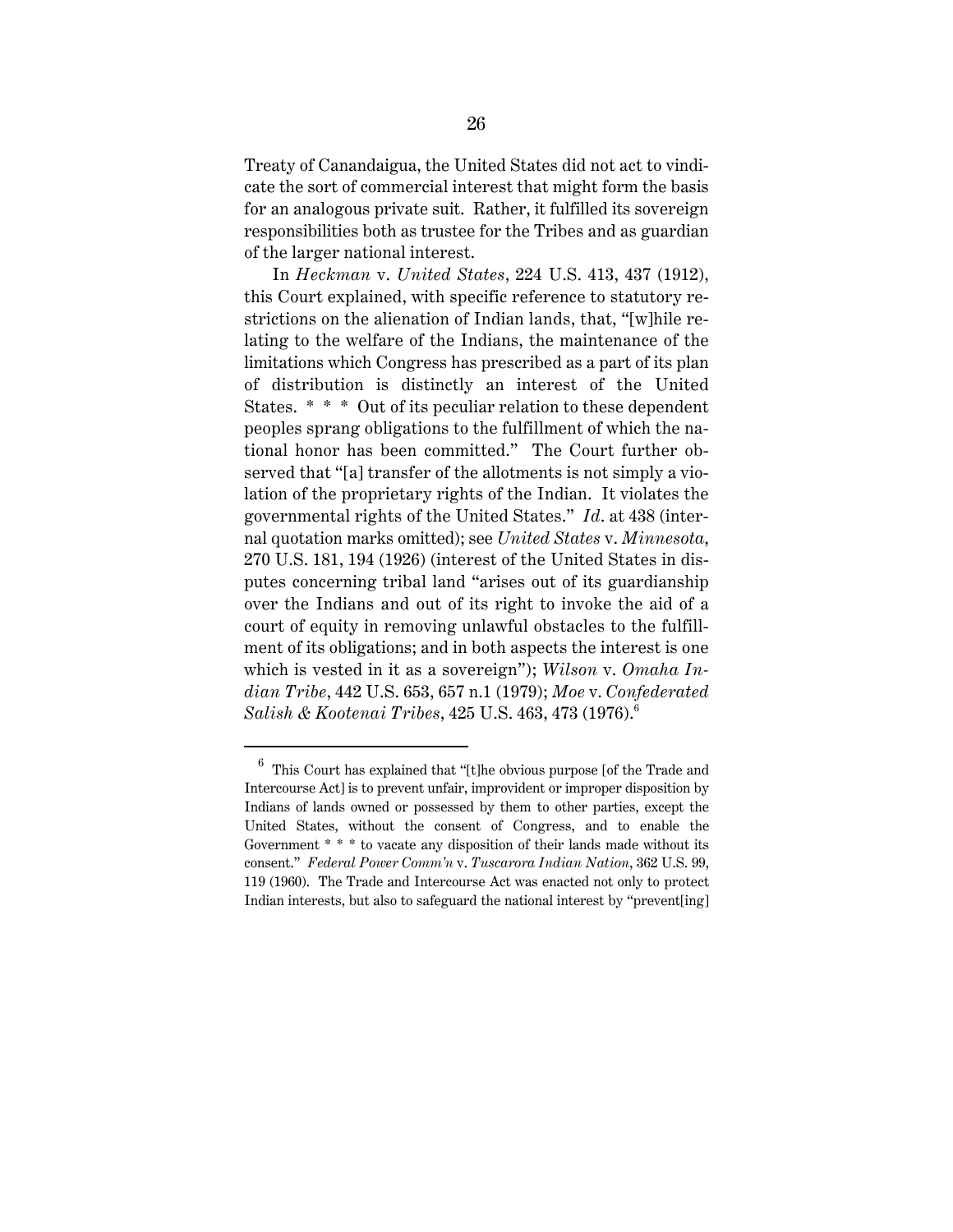Indeed, in reaffirming the established rule against application of laches to the United States, this Court has explained that "state notions of laches and state statutes of limitations have no applicability to suits by the Government, *whether on behalf of Indians or otherwise*. This is so because the immunity of the sovereign from these defenses is historic. Unless expressly waived, it is implied in all federal enactments." *Board of Comm'rs* v. *United States*, 308 U.S. 343, 351 (1939) (emphasis added; citations omitted). The court of appeals' effort to distinguish for these purposes between state and federal laches defenses (see App. 26a) is unavailing. The rule against applying laches to suits by the government reflects separation-of-powers principles, not merely precepts of federalism. Because the inapplicability of laches defenses to suits by the United States rests on an "immunity" that must be "expressly waived," the established rule is not subject to judge-made exceptions.<sup>7</sup>

The court of appeals' approach is particularly inappropriate because Congress, far from expressly authorizing the application of laches doctrine to government suits of this character, has specifically addressed the subject of tort actions "for money damages brought by the United States \* \* \* for or on behalf of a recognized tribe, band, or group of American

Indian unrest over encroachment by white settlers on Indian lands." *Golden Hill Paugussett Tribe* v. *Weicker*, 39 F.3d 51, 56 (2d Cir. 1994).

 $7$  This Court has indicated that, when the Equal Employment Opportunity Commission (EEOC) files suit to obtain backpay for an individual victim of unlawful discrimination, the court in fashioning an appropriate remedy may take into account the EEOC's untoward delay in commencing the action. *Occidental Life Ins. Co.* v. *EEOC*, 432 U.S. 355, 372-373 (1977). Nothing in *Occidental Life* suggests, however, that an EEOC enforcement action may be dismissed at the outset on the ground of laches. In the instant case, the district court reduced the amount of its prejudgment interest award based in part on the "failure of the U.S. to intervene or to seek to protect the Cayuga's interests prior to 1992." App. 320a; see p. 8, *supra*.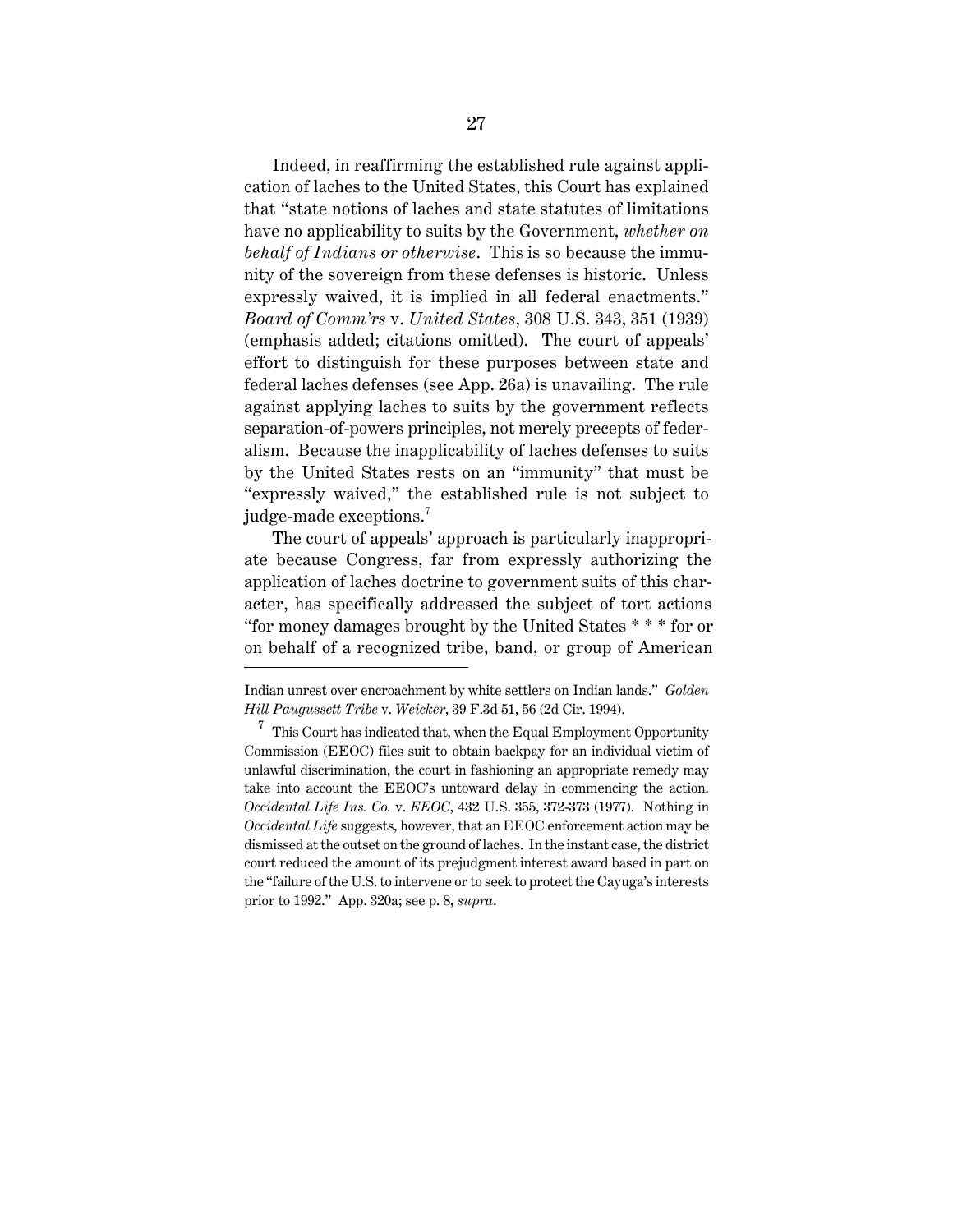Indians, including actions relating to allotted trust or restricted Indian lands," 28 U.S.C. 2415(b), and has enacted a statute of limitations under which the United States' complaint in intervention in this case was timely filed. See pp. 21- 25, *supra*. This Court in *Mack*, after stating that "[l]aches within the term of the statute of limitations is no defense at law," observed that "[l]east of all is it a defense to an action by the sovereign." 295 U.S. at 489. The court of appeals' own view (App. 25a) that the purportedly "egregious" nature of the government's delay supports dismissal of its complaint—notwithstanding the clear violation of law by the State and the strong equities on behalf of the Tribes—flies in the face of Congress's considered decision to allow suits like this one to go forward. The court of appeals also attached significance to the fact that, "though there is now a statute of limitations, there was none until 1966—*i.e.*, until one hundred and fifty years after the cause of action accrued." *Ibid*. (citation omitted). But neither the prior absence of any applicable statute of limitations, nor the possibility that a hypothetical pre-1966 suit might have been dismissed altogether on the ground of laches (a speculative proposition for which the court of appeals offered no support), can insulate the State from suit by the United States today or justify the court of appeals' disregard for Congress's *current* judgment as to the timing requirements that should apply in litigation of this nature.

## **D. The Decision Below Is Of Substantial Practical And Legal Importance**

The court of appeals' decision is both practically and legally significant. This Court's decisions in *Oneida I* and *Oneida II* induced many Tribes to bring suit, or to continue to pursue ongoing litigation, to obtain redress for the loss of land guaranteed to them by federal statutes and treaties. The instant case was commenced more than 25 years ago and has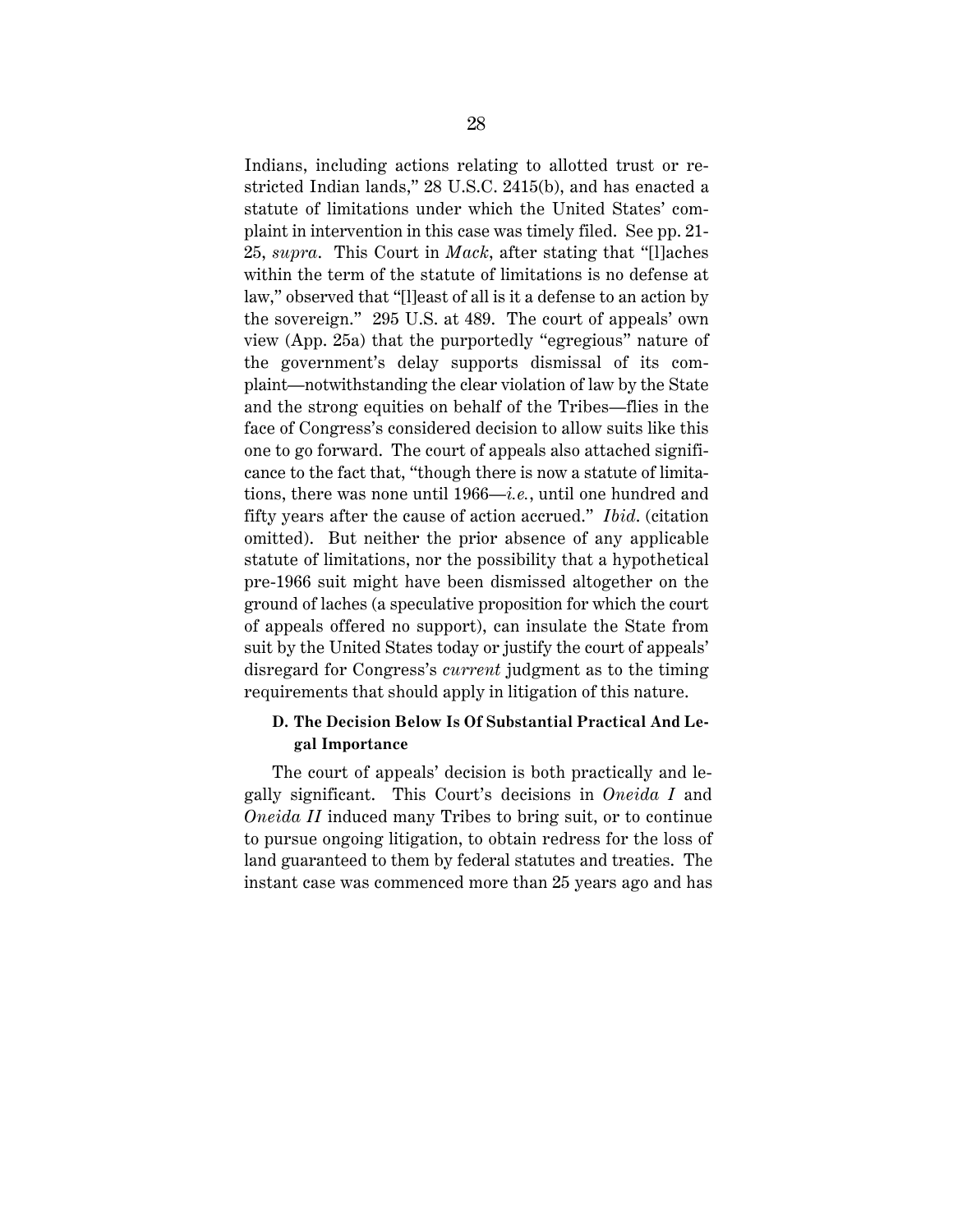consumed substantial resources of the parties and the courts, and at least five other suits involving substantial tribal land claims in the State of New York are currently pending in federal courts within the Second Circuit.<sup>8</sup> The \$248 million damages award in the instant case attests to the practical importance of this body of litigation.

The court of appeals' apparent intent is to terminate all of these pending cases on the ground that the Tribes' complaints were "subject to dismissal *ab initio*." App. 22a. If left unreviewed, the court's decision will render superfluous the substantial expenditures of time and resources consumed in the lawsuits up to this point; it will leave the United States and the affected Tribes without any remedy for violations of law that, while "ancient," were indisputably "grave" (*City of Sherrill*, 125 S. Ct. at 1491 n.11), and that rendered the State's purchases invalid under the terms of the Trade and Intercourse Act; and it will wholly prevent the United States from fulfilling its responsibilities to the Tribes. In addition, the court of appeals' serious legal errors—and, in particular, its holding that the United States is subject to the defense of laches when it sues to redress violations of federal Indian law—may have deleterious impacts in future litigation. Review by this Court is warranted to prevent those harms.

<sup>8</sup> *Oneida Indian Nation of New York* v. *County of Oneida*, No. 74-CV-187 (N.D.N.Y.); *Stockbridge Munsee Cmty.* v. *New York*, No. 86-CV-1140 (N.D.N.Y.); *St. Regis Mohawk Tribe* v. *New York*, 89-CV-829 (N.D.N.Y.); *Seneca Nation of Indians* v. *New York*, No. 93-CV-688A (W.D.N.Y.); *Onondaga Nation* v. *New York*, No. 05-CV-314 (N.D.N.Y.).